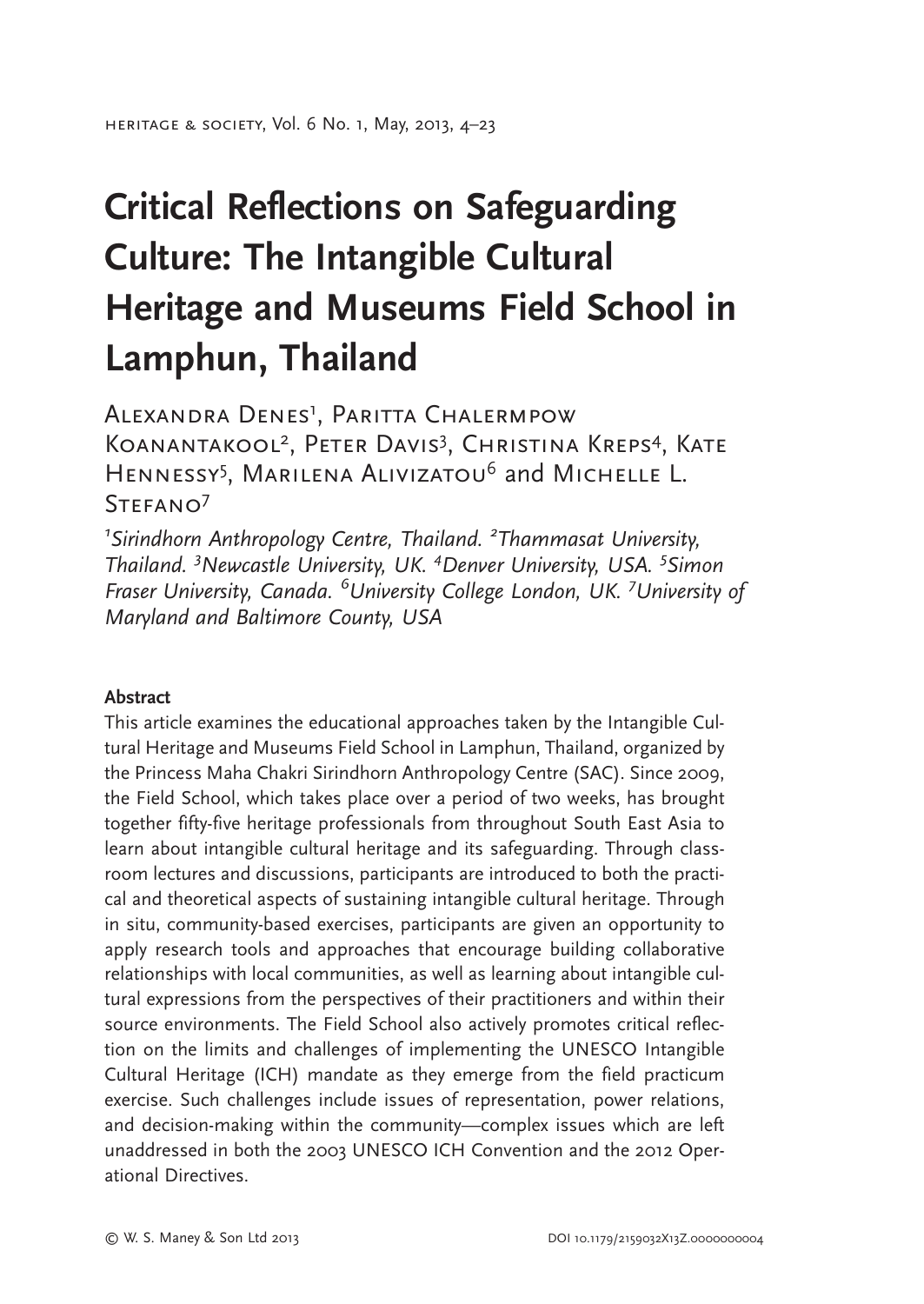#### Resumen

Este artículo analiza los enfoques educativos adoptados por el Taller sobre Patrimonio Cultural Inmaterial y Museos en Lamphun, Tailandia, organizados por el Centro Antropológico de la Princesa Maha Chakri Sirindhorn (SAC, por sus siglas en inglés). A partir del año 2009, el Taller, que tiene una duración de dos semanas, ha convocado a cincuenta y cinco profesionales de todo el sureste de Asia para aprender sobre el patrimonio cultural inmaterial y su salvaguarda. A través de conferencias y coloquios, se introduce a los participantes en los aspectos tanto prácticos como teóricos de la conservación del patrimonio cultural inmaterial. La realización de ejercicios comunitarios insitu brinda a los participantes la posibilidad de aplicar herramientas de investigación y abordajes que fomentan la construcción de relaciones de colaboración con las comunidades locales, a la vez que les permite aprender sobre las expresiones culturales inmateriales desde la perspectiva de quienes las practican y dentro de sus ambientes originarios. Al finalizar las prácticas de campo, el Taller también promueve activamente reflexiones críticas sobre los límites y desafíos que supone la implementación del mandato de la UNESCO sobre el Patrimonio Cultural Inmaterial (ICH, por sus siglas en inglés). Estos desafíos incluyen asuntos de representatividad, relaciones de poder y toma de decisiones dentro de la comunidad, asuntos complejos que no son abordados ni por la Convención de ICH de la UNESCO del año 2003 ni por las Directrices Operativas del año 2012.

#### Résumé

Cet article examine les approches pédagogiques de la Intangible Cultural Heritage and Museums Field School de Lamphun en Thaïlande, organisées par le Princess MahaChakriSirindhorn Anthropology Centre (SAC). Depuis 2009, la Field School (école de terrain) qui se déroule sur une période de 2 semaines, a rassemblé cinquante-cinq professionnels du patrimoine culturel venant de toute l'Asie du Sud-Est pour en savoir plus sur le patrimoine culturel immatériel et les différentes façons de le préserver. A travers des cours magistraux et des discussions, on fait découvrir aux participants les aspects à la fois pratiques et théoriques de la préservation du patrimoine culturel immatériel. Par le biais d'exercices in-situ réalisés au sein de la communauté, les participants ont l'opportunité d'appliquer des techniques et approches de recherche qui encouragent la création de liens de collaboration avec les communautés locales, tout en étudiant les expressions culturelles immatérielles depuis le point de vue de leurs pratiquants et au sein même de leurs environnements d'origine. La Field School promeut également une réflexion critique sur les limites et défis inhérents à la mise en application du mandat de l'UNESCO sur le Patrimoine culturel immatériel de l'humanité tels que la mise en pratique sur le terrain les fait apparaître. Parmi ces défis on retrouve des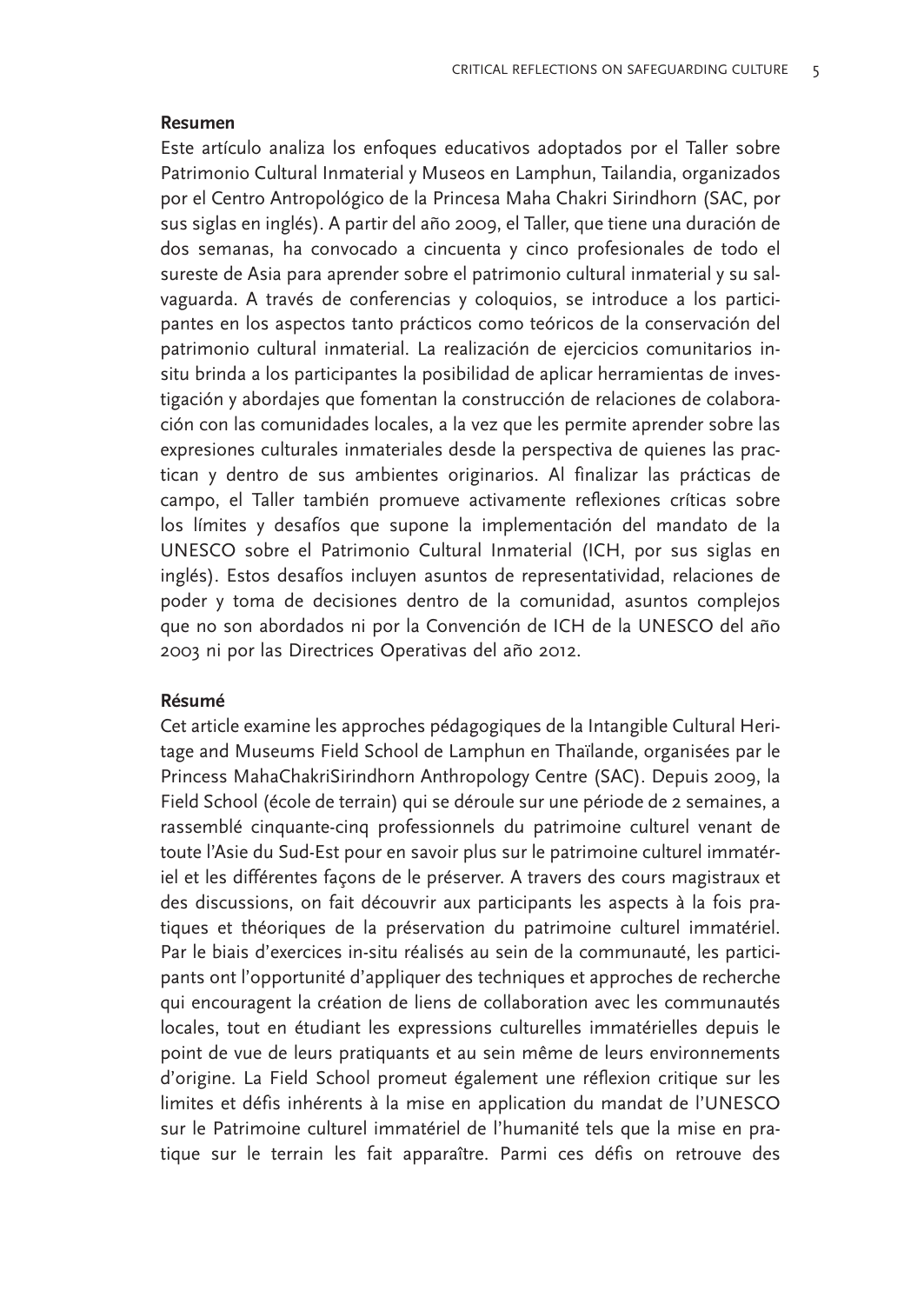problèmes de représentation, de relations de pouvoir, et de prise de décisions dans la communauté; des problèmes complexes auxquels ne s'attaque ni la convention de l'UNESCO sur le patrimoine immatériel de 2003, ni les Directives opérationnelles de 2012.

keywords: Intangible Cultural Heritage, museology, ecomuseology, ethnography, participatory approaches, community museums, critical heritage studies

# Introduction

The intangible cultural heritage (ICH) discourse has gained significant momentum on an international scale since the adoption of the Convention for the Safeguarding of the Intangible Cultural Heritage of the United Nations Educational, Scientific and Cultural Organization (UNESCO) in 2003. One outcome of the 2003 Convention, and its related promotional tools, is that there has been a steady increase in the number of meetings, conferences, and training events focused on the safeguarding of ICH worldwide. Moreover, the body of scholarly literature devoted to the 'intangible cultural heritage' concept and its multitude of manifestations at the local level is also growing, particularly from anthropological, archaeological, museological, and heritage studies perspectives. Most relevant to the following discussions is the expansion of the discourse into the museum sector, where it is realized that the safeguarding of living cultural expressions should become more integrated into professional practice and, thus, awarded a higher degree of priority with respect to museum activities.

Historically, the international movement for stronger museum involvement in the safeguarding of ICH, as it is defined today, found its footing in the early 2000s, predominantly due to the efforts of the International Council of Museums (ICOM) and its subsidiary committees (see [Vieregg & Davis, 2000;](#page-18-0) [ICOM, 2002a, b](#page-17-0); [ICME,](#page-17-0) [2003](#page-17-0)). Although there have been meetings and publications concerning the relationships between museum practice and ICH since 2000, the Seoul Declaration of ICOM on the Intangible Heritage, adopted in 2004, is especially noteworthy here. Considered as ICOM's official endorsement of the 2003 Convention, it serves to underscore the importance of ICH and the roles museums should be playing to safeguard it. In this light, it also recommends that 'all training programs for museum professionals stress the importance of intangible heritage and include the understanding of intangible heritage as a requirement for qualification' [\(ICOM, 2004](#page-17-0)). This recommendation highlights the fact that ICH is living and everchanging and, thus, traditional methods developed for preserving tangible heritage, or material culture, may not suffice. Indeed, one concern that was expressed by participants of the ICOM General Conference in 2004, during which the Seoul Declaration was adopted, was that museums risk fossilizing ICH if it is to be conceptualized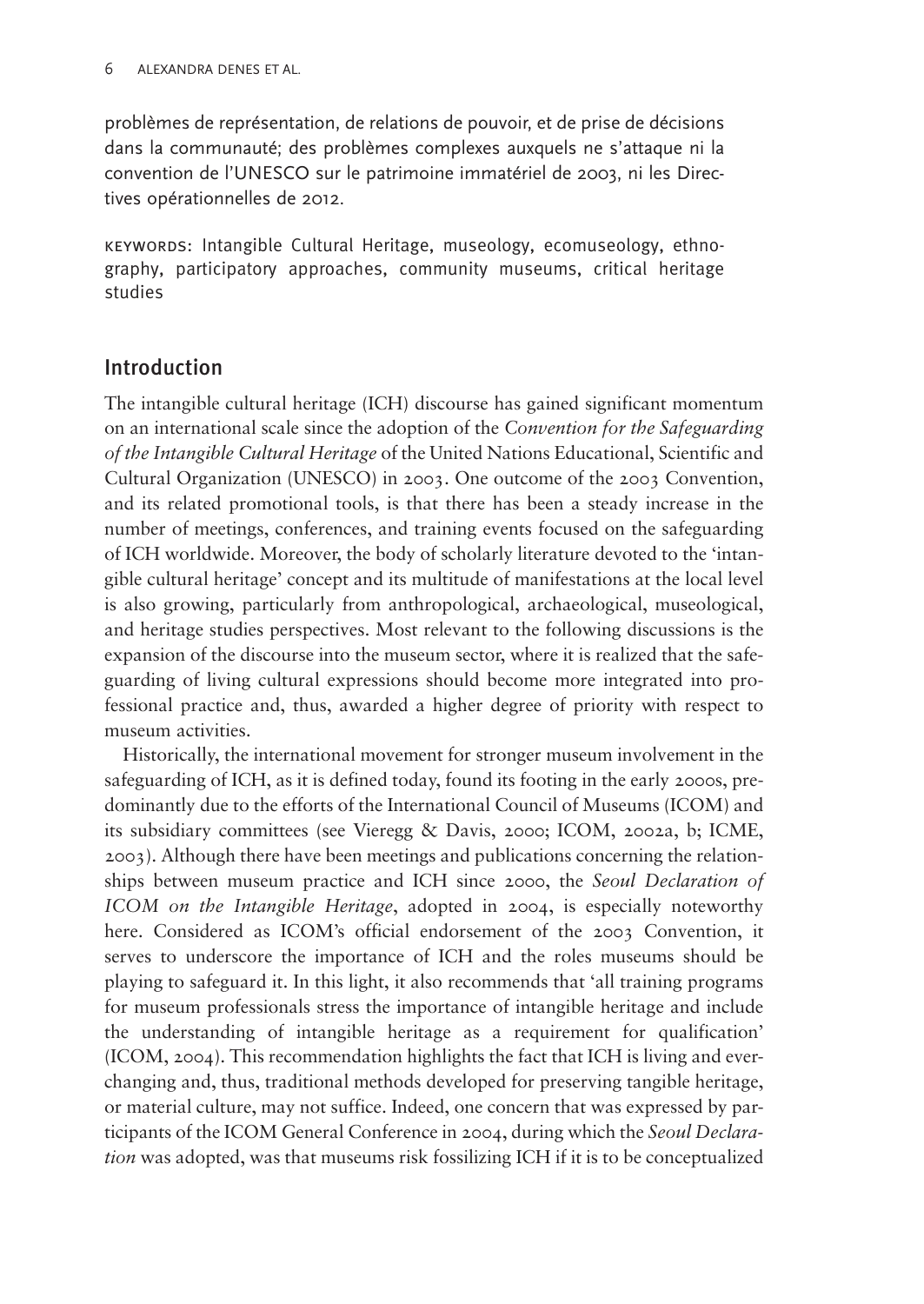and, thus, treated as tangible heritage ([Kurin, 2004; Lee, 2004](#page-18-0); [Matsuzono, 2004](#page-18-0); [Yim, 2004\)](#page-18-0).

Moreover, in the most recent Operational Directives, a set of more definitive guidelines on how States Parties are to implement the 2003 Convention, it is noted that museums, and similar institutions, should 'play an important role in collecting, documenting, archiving and conserving data on intangible cultural heritage, as well as in providing information and raising awareness about its importance' [\(UNESCO, 2012:](#page-18-0) paragraph 109). Echoing the aforementioned concerns expressed at the 2004 ICOM meeting, the Operational Directives also emphasize the everchanging nature of ICH and, in turn, encourage museum and heritage professionals to develop 'participatory approaches' that include 'tradition bearers' during promotional and safeguarding processes, shifting the spotlight from the traditional focus of museums—material culture—to the actual, living cultural expressions themselves ([UNESCO, 2012:](#page-18-0) paragraph 109).

Recognizing that ICH is extremely nuanced and specific to the communities, groups and individuals who embody it, as well as the places in which it is expressed, it continues to be vital for museum and heritage professionals to be trained in the necessary skills for understanding it holistically and working with its practitioners. Reflecting this commitment to in-depth field research, the following discussions focus on the educational approaches taken by the Intangible Cultural Heritage and Museums Field School, a two-week workshop that is organized each year by the Princess Maha Chakri Sirindhorn Anthropology Centre (SAC) and supported through the Asian Academy for Heritage Management, the International Research Centre for Intangible Cultural Heritage in the Asia Pacific Region (IRCI) and UNESCO Bangkok. After an overview of the conceptual frameworks and methodologies which inform the Field School, this article turns to a detailed discussion of four in situ, community-based research and training exercises in Lamphun Province, Thailand. Through these case studies, we aim to offer some critical insights into the limits of the 2003 Convention and Operational Directives, such as the problematic focus on the nomination and listing of 'elements' of intangible heritage and the vague definition of community participation in the safeguarding process. Moving beyond the critique, we aim to draw some practical lessons from these three years of field experiences about the kinds of tools and approaches that are most effective for supporting community engagement in the identification and revitalization of intangible heritage. Herein, we hope to contribute to a nascent field of critical, academic research examining the implications and impacts of the 2003 Convention as it is implemented by States Parties.

#### The ICH and Museums Field School

Overseen by the Thai Ministry of Culture, SAC is a public organization that was established in 1989. Its chief mission is to 'promote understanding among peoples through the study of human societies' with an emphasis on 'fostering tolerance and cross-cultural awareness through anthropological research and public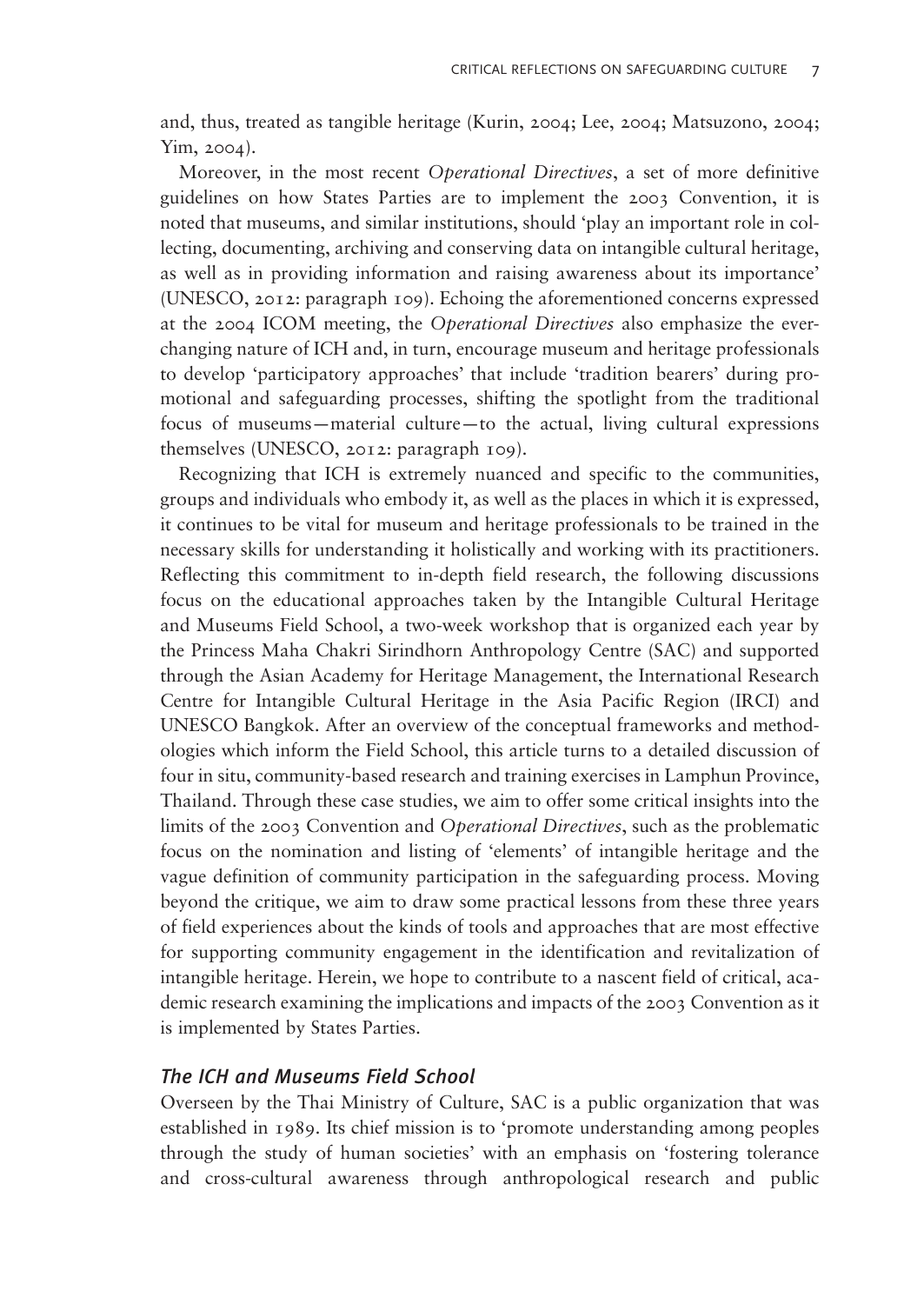education' in the Greater Mekong Sub-region and Thailand [\(SAC, 2009](#page-18-0)). As such, research, documentation, and public education and outreach are the key activities of SAC. The ICH and Museums Field School grew out of one of the Centre's main research programs, the Local Museums Research and Development Project, which began in 2005 and has sought to create a digital database of the hundreds of local museums within Thailand, as well as collaborate with associated communities in capacity-building and knowledge-sharing projects (SAC, 2009).

Since 2009, the Field School, which takes place over a period of two weeks, has brought together a total of fifty-five heritage professionals from across the Asia Pacific to learn about ICH and its safeguarding. An average of eighteen participants are involved in the Field School each year. They typically work within museums, heritage organizations, site management teams, and relevant governmental agencies from Bhutan, Cambodia, China, Indonesia, Lao PDR, Malaysia, Singapore, Vietnam, Timor Leste and Thailand. In addition to the participants, there is also a large team of resource people from the Asian region and beyond, who lecture and guide participants in their fieldwork, as well as SAC staff members, who are responsible for the many logistical and organizational aspects of designing, planning, and running the daily programs. A typical day during the school consists of morning lectures and follow-up discussions in small group settings, afternoon fieldwork at designated sites, as examined in detail later, and a period of time spent in the evening to prepare for the following day's activities.

The main aims of the Field School are as follows:

- to provide participants with a critical understanding of the ICH concept, particularly with respect to the current international discourse and its associated transnational initiatives;
- to gain a better understanding of how and why ICH is expressed through actual engagement with community practitioners;
- to underscore the importance of community participation in possible safeguarding efforts;
- to learn the tools necessary for facilitating community-based approaches to safeguarding ICH by using anthropological research methods.

The first aim, which seeks to introduce participants and encourage them to critically engage with the current ICH discourse at the international level, is reflected in the thematic structure of the school program. Specifically, daily lectures, discussion groups, and fieldwork are linked to each other through the nine 'measures' that are articulated as being integral to safeguarding ICH in the 2003 Convention: identification, documentation, research, preservation, protection, promotion, enhancement, transmission, and revitalization of ICH [\(UNESCO, 2003:](#page-18-0) Article 2). For instance, morning lectures and group discussions that are dedicated to exploring the ways in which ICH can be identified, as well as why identification is important, are connected to the afternoon fieldwork session by guiding participants to identify intangible cultural expressions at their designated field sites. Here, it is evident that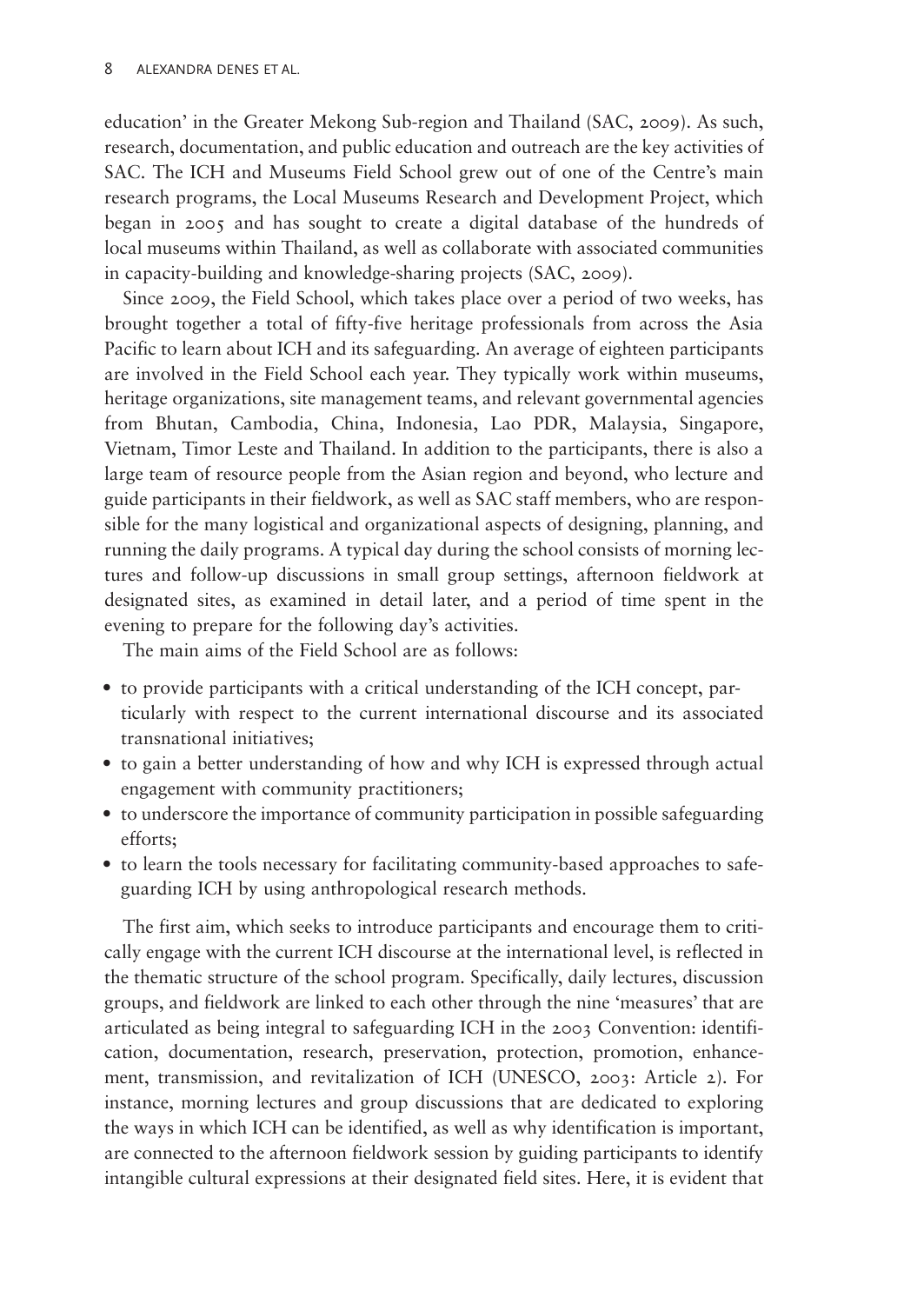one of the key strengths of the Field School is its application of theory through practice in the field.

It is important to note that while the Field School aims to provide participants with a practical understanding of the 2003 Convention and hands-on methods for safeguarding ICH, critical perspectives of this international instrument are emphasized throughout the training and discussed in relation to each of the measures. For instance, in the lecture and discussions on identification, resource persons highlight the numerous critiques of the inventorying and listing process that have been put forward by academics, such as [Kirshenblatt-Gimblett \(2004\)](#page-18-0), [Nas \(2002\),](#page-18-0) [Brown \(2003\),](#page-17-0) and [Hafstein \(2009\),](#page-17-0) who argue that the process of listing is one which creates a hierarchy of value, validating certain forms of heritage, while excluding and marginalizing others. Similarly, the inventorying process, which is the only required step toward safeguarding ICH that States Parties are required to undertake, risks itemizing living cultural expressions and, thereby, may promote limited understandings of ICH that neglect its embeddedness within larger social, economic, political, cultural, and environmental contexts.

Moreover, in the lecture sessions on research and documentation of ICH, the resource persons emphasize not only practical tools for data gathering but also the ethical aspects of research, including issues of informed consent and the use of collaborative, inclusive research methodologies. These sessions also unpack the concept of 'community,' pointing out that the goal of research should be to reveal the complexity of social meanings inscribed in cultural practices, rather than represent communities and their heritage in monolithic terms. It is through actual engagement with particular communities that participants gain more fluid understandings of the nature of ICH, how and why it is expressed and transmitted, as well as ways in which it can be effectively safeguarded through community-based management schemes.

#### Learning through fieldwork

In order to maximize learning at each of the field sites, the eighteen participants are split into four groups, each corresponding to a particular site. Before fieldwork begins, they are also introduced to the key tenets of anthropology and its core research methods, such as participant observation, in-depth interviewing, the making of socio-cultural calendars and cultural maps, as discussed in detail later. As noted in the fourth aim, linking anthropological theory to practice is considered essential to learning from cultural practitioners about their living traditions and the reasons why they are significant. Additionally, understanding how best to identify, document, promote, and transmit ICH—in its multitude of distinct forms—should be based on research that is conducted out in the places where it is expressed and practiced by those who embody and transform it. Therefore, it is believed that the effectiveness of training programs for museum and heritage professionals can be heightened through the use of basic anthropological tools.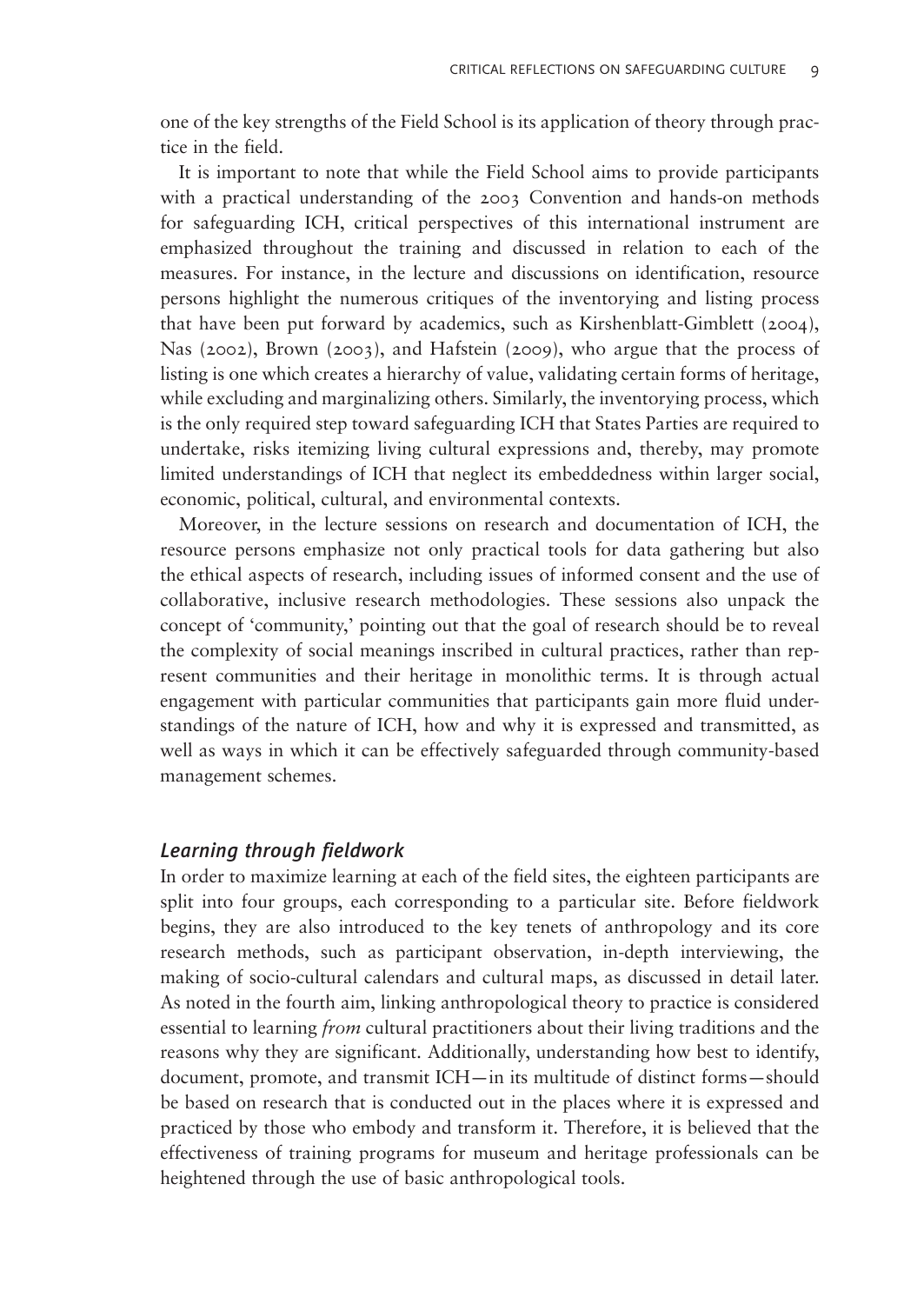The four field sites examined here—Luk Village, Camadevi Monastery, Pratupa Monastery and Ton Kaew Monastery—are all located in Lamphun Province in Northern Thailand. While only Camadevi Monastery and Ton Kaew Monastery have museum structures on their premises, all four of the sites are actively engaged in the revitalization of local history and cultural heritage. It should also be noted that a team from SAC undertook research and organized consultations with the participating communities during the months prior to the Field School, in order to obtain consent, foster rapport, and plan for insitu Field School activities. Rather than attempting to describe all aspects of the Field School practicum at each of the four sites in their entirety, the discussion that follows focuses on a particular aspect of the fieldwork experience, highlighting one of the aforementioned ICH safeguarding measures and certain issues that have arisen in relation to the UNESCO-ICH framework, as structured by the 2003 Convention.

## Identifying ICH at Luk village

Located on the outskirts of Lamphun's town center, Luk village is a rural community with approximately 1200 residents. The village was established in the early 1800s by ethnic Yong migrants<sup>1</sup> from present-day Myanmar. After settling in Lamphun, the founders adopted the name 'Luk' (water wheel) village to remind them of their homeland. Historically, Luk villagers were paddy rice farmers who also raised livestock, but with the introduction of the longan fruit as a lucrative cash crop in Lamphun starting in the 1950s, farmers began converting their rice fields to longan orchards. While longan production for export is still the primary source of income for most families, younger generations of Luk residents increasingly find employment outside the village, in the government sector and in Lamphun's industrial processing zone (nikhom udsahakam).

During the Field School, participants worked closely with the Luk Village Senior Association to learn more about the community's history and cultural heritage. Established in 2009 with funding from the local government, the Senior Association now has over sixty members who meet on a daily basis. The Luk Senior Association differs from other senior associations in that their activities also focus on safeguarding local ICH, including traditional handicrafts and ritual knowledge. As explained by its President, Mr. Thongned Kansit, the association had two primary aims in reviving these practices: the first was to generate supplementary income for seniors; and the second was to maintain and transmit these traditional skills and ritual knowledge to younger generations. Toward this end, the association set up an informal, extracurricular program entitled,  $Uy$  Sorn Laan, or Grandparents Teaching Grandkids, to teach handicrafts to elementary-level students in Luk village on the weekends.

Over the past few years, the association has become well-known in Lamphun for its skilled craftsmanship and ritual expertise, and the Luk Village seniors are frequently invited to demonstrate traditional handicrafts at schools, provincial cultural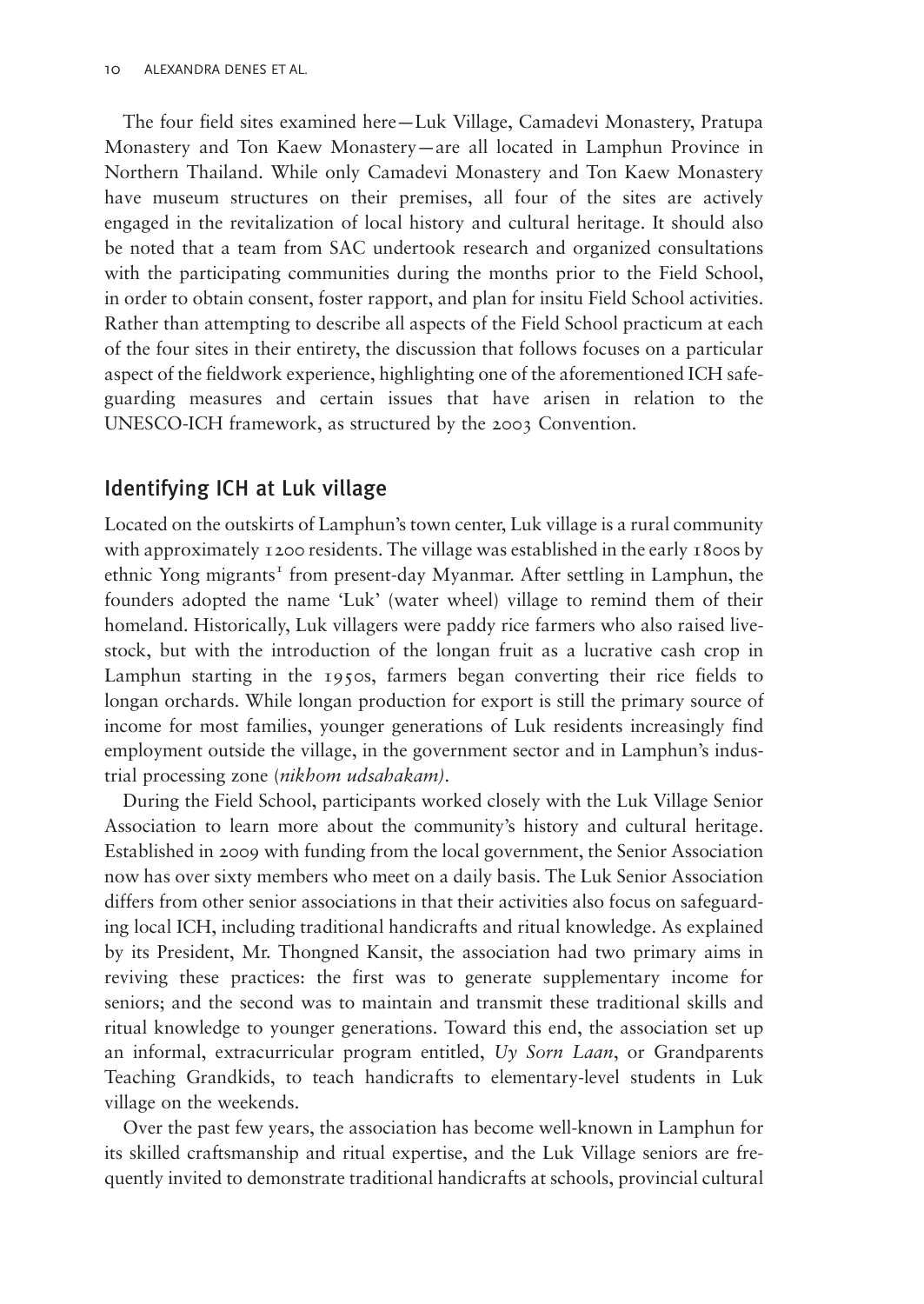events and festivals. It is also regularly commissioned by private individuals and neighboring communities to prepare ritual paraphernalia for traditional ceremonies, including life-lengthening ceremonies, funerals and other Buddhist merit-making rites.

In keeping with the 2003 Convention's promotion of inventories as a tool for identifying ICH, one of the first tasks for the Field School participants was to undertake a survey of ICH in the Luk community. For this task, the participants relied primarily on two research tools: the socio-cultural calendar and community mapping. For the socio-cultural calendar, the participants sat down with a group of seven seniors and sketched a simple, annual calendar in table format on a large piece of paper. On one side of the calendar, the participants listed important periods in the longan agricultural production cycle, as well as other economic activities. In the adjacent section of the calendar, participants listed the key cultural events and rituals, most of which are related to the Buddhist calendar, as well as the associated performances and handicrafts. From this process, participants got a preliminary introduction to the rich corpus of intangible practices and traditional expressions in Luk village, including Buddhist ordination (Poy Luang) rituals, life-lengthening rituals, and Lent (Kathin) ceremonies, as well as northern folk dances and textile weaving traditions.

In order to get a better picture of how these living practices were embedded in the local landscape, the participants also undertook a participatory cultural mapping exercise together with several of the association members. As argued by heritage experts (e.g., [Clark et al., 1995;](#page-17-0) [Poole, 2003](#page-18-0); [La Frenierre, 2008\)](#page-18-0), cultural mapping is a valuable tool for safeguarding the cultural resources of a community, inasmuch as it is a process which fosters dialog about the value and meaning of heritage, and why and how it should be documented and transmitted. Cultural mapping is also a more holistic method than the listing of intangible heritage in that it links cultural practices, traditional knowledge, memories, and oral narratives to individual culture bearers as well as significant sites in the landscape, thereby reflecting the inextricable interrelationship between the tangible and intangible.

In the case of Luk village, this exercise entailed walking through the village to identify the sites for ritual practices and ceremonies (i.e., a Buddhist monastery, the village pillar and ancestral spirit shrines), as well as the homes of the custodians of traditional knowledge (e.g., a traditional herbal doctor). The mapping exercise shed light on a number of important dimensions of ICH in the village that did not emerge from the socio-cultural calendar. First, it revealed that there were many sites (e.g., trees, spirit houses) throughout the village associated with ancestral spirits (*phi puuyaa*), which periodically had to be placated or propitiated with mediumship rites and offerings *(liang phi)*. Secondly, it uncovered oral narratives associated with historical structures, such as an abandoned Buddhist assembly hall (ubosot). In general, the process gave participants a better understanding of the fact that even though intangible cultural 'elements' can be identified, listed, and classified into 'domains' ([UNESCO, 2003](#page-18-0)), in the end, ICH cannot be atomized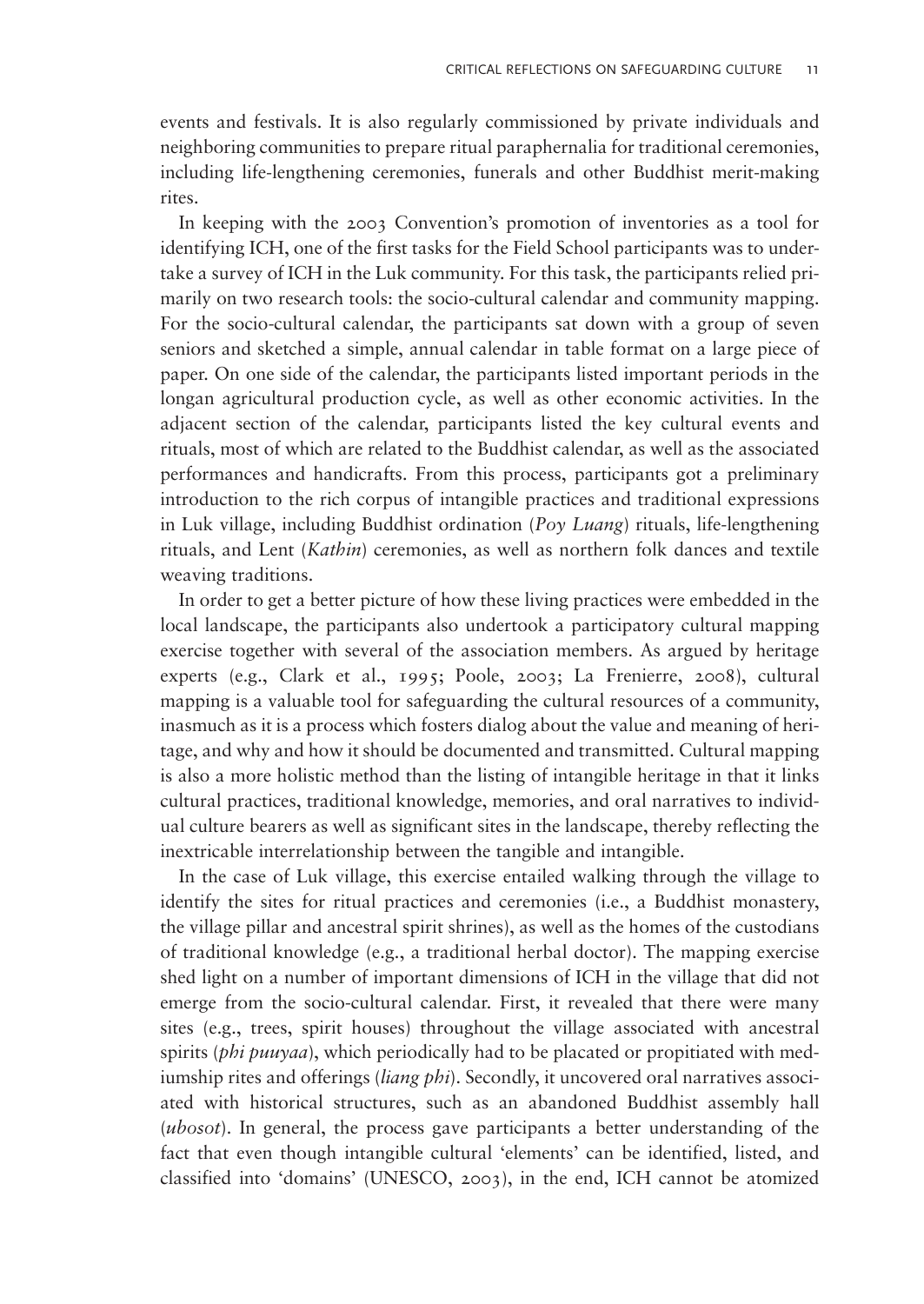and separated from the local particularities of cultural landscape and historical context. Considering the diversity of intangible heritage that was uncovered through the cultural mapping exercise, Field School participants were faced with the inevitable question—what 'element'should be safeguarded, and who in the community is authorized to make such a decision? This process brought participants face-to-face with two of the inherent problems of the 2003 Convention, namely, the elusive definition of community and ambiguity about the role of communities in selecting intangible heritage for nomination and safeguarding.

For the purpose of the Field School exercise, the 'community' recognized as having the authority to make these decisions was limited to the Senior Association, inasmuch as the local residents regarded them as the primary custodians of traditional culture. After a review of the many forms of ICH in Luk village, seniors chose to focus on the life-lengthening ceremony (Seup Chata)<sup>2</sup> for the Field School project. The Seup Chata ceremony is an elaborate Buddhist ritual that is practiced on numerous occasions throughout the year. At the community level, the ritual is held once a year in April to re-affirm community identity and unity (khwam samakhi). On this occasion, all the households of the community are linked by a sacred thread which is tied to the central pillar of the village, the *jai* baan, while Buddhist monks chant a prayer. The Seup Chata is also performed for individuals, such as in the case of illness or house-raising ceremonies, as it is believed that the rite can bring good luck and foster well-being<sup>3</sup>. Villagers selected this rite for safeguarding because they regarded it as an embodiment of Yong identity and village unity, and they were concerned that knowledge and skills associated with the ritual were not being transmitted to the younger generations.

# Identifying ICH at Camadevi Monastery

In 2010 and 2011, Field School participants working at the Camadevi Monastery were also involved with an interesting process of identifying ICH.<sup>4</sup> The Camadevi community, situated on the northern outskirts of the urban center of Lamphun, was established in the 1930s and has a population of around 2,000 households, who are mostly engaged either in farming or commerce. The cultural hub of the community is the Camadevi Monastery, named after the legendary Queen Camadevi, a powerful 7th century ruler who founded the kingdom of Hariphunchai, its capital being the original site of the city of Lamphun. The monastery is notable for its principal stupa, known in Northern Thai as  $Ku$  Kut, which, according to legend, was built by one of Queen Camadevi's sons. Her ashes and belongings, including the bones of her beloved elephant, are reputedly buried beneath the stupa, making the site of great importance in northern Thailand. Despite its antiquity and significance, by the early 20th century the monastery had largely fallen into disrepair, the ancient stupas were in ruins, the monastery lying deserted amongst paddy fields. Khruba Srivichai (1878–1931), a revered monk, arrived at the monastery in 1936, and led a group of devotees to rebuild the monastery. It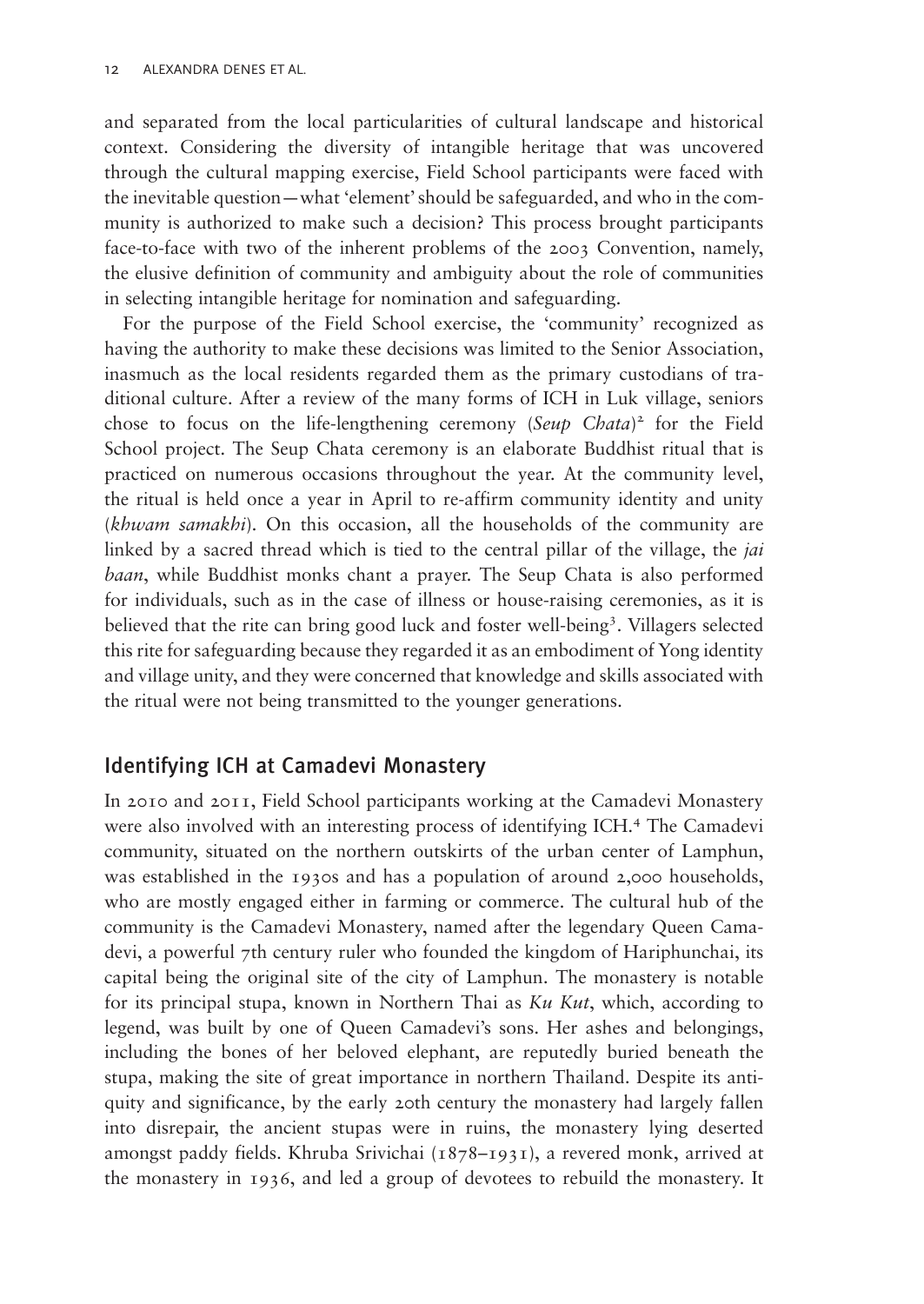was this monastic site, and its surrounding area, that became the focus for a small group of participants attending the Field School, with the principal aim of identifying which features of ICH were most valued by local people.

During the Field School, participants worked closely with three main informants: the monastery's abbot, Mrs. Silai, a retired local schoolteacher, and Mr. Naren Panyaphu, a local historian and anthropologist. All three knew the monastery and surroundings well and were able to provide introductions to local residents, schoolteachers, and children, as well as lending their own opinions about ICH and its significance to the local community. Through interviews with these key individuals, the group learned about the historical origins and development of the monastery and began to compile an inventory of ICH and develop a socio-cultural calendar for the local community.

In order to gain a better understanding of the relationships between the Camadevi community and their intangible cultural expressions, participants then undertook a cultural mapping exercise within the grounds of the monastery and the surrounding area, learning that several sites were places associated with the memory of Queen Camadevi and Khruba Srivichai. These included well-known features such as the stupas, the buildings erected by Khruba, his cremation ground and a well that provided water during the restoration period. Exploration of the grounds also revealed a newly-built structure, a museum dedicated to interpreting the history and significance of the monastery, but with an emphasis on the life and work of Khruba Srivichai. Interviews with two elderly members of the community, Noi Wirorot and Kham-ai Chaiyasit, who were in their teens when Khruba arrived at the Camadevi monastery, further highlighted the significance of the monk. It emerged that the local school featured the story of Khruba in its curriculum, and that schoolchildren actively participated in many events and ceremonies commemorating Queen Camadevi and Khruba. Participants extended their cultural mapping beyond the Camadevi area by visiting other monasteries in the region to assess the impact of Khruba Srivichai's building program.

Through their face-to-face interviews with local residents and participant observation, the participants gained a good understanding of how intangible cultural expressions can be identified. Very early in the fieldwork, participants recognized the importance of local beliefs in and veneration of Queen Camadevi and Khruba Srivichai. It appeared that these beliefs, and the annual rituals and ceremonies associated with them, were arguably the most important forms of ICH within the Camadevi community. The monastery's abbot, who had himself documented ceremonies and recorded local stories about Khruba Srivichai using video, made a strong case that this should be the Field School participants' focus.

Many other forms of ICH were identified in the local landscape by walking through the streets, talking to individuals, and observing local street scenes. These included children's games, local craft and culinary skills, farming techniques, beliefs in ancestral spirits, and the longan harvest. However, the key informants guided the participants very strongly towards the veneration of Khruba Srivichai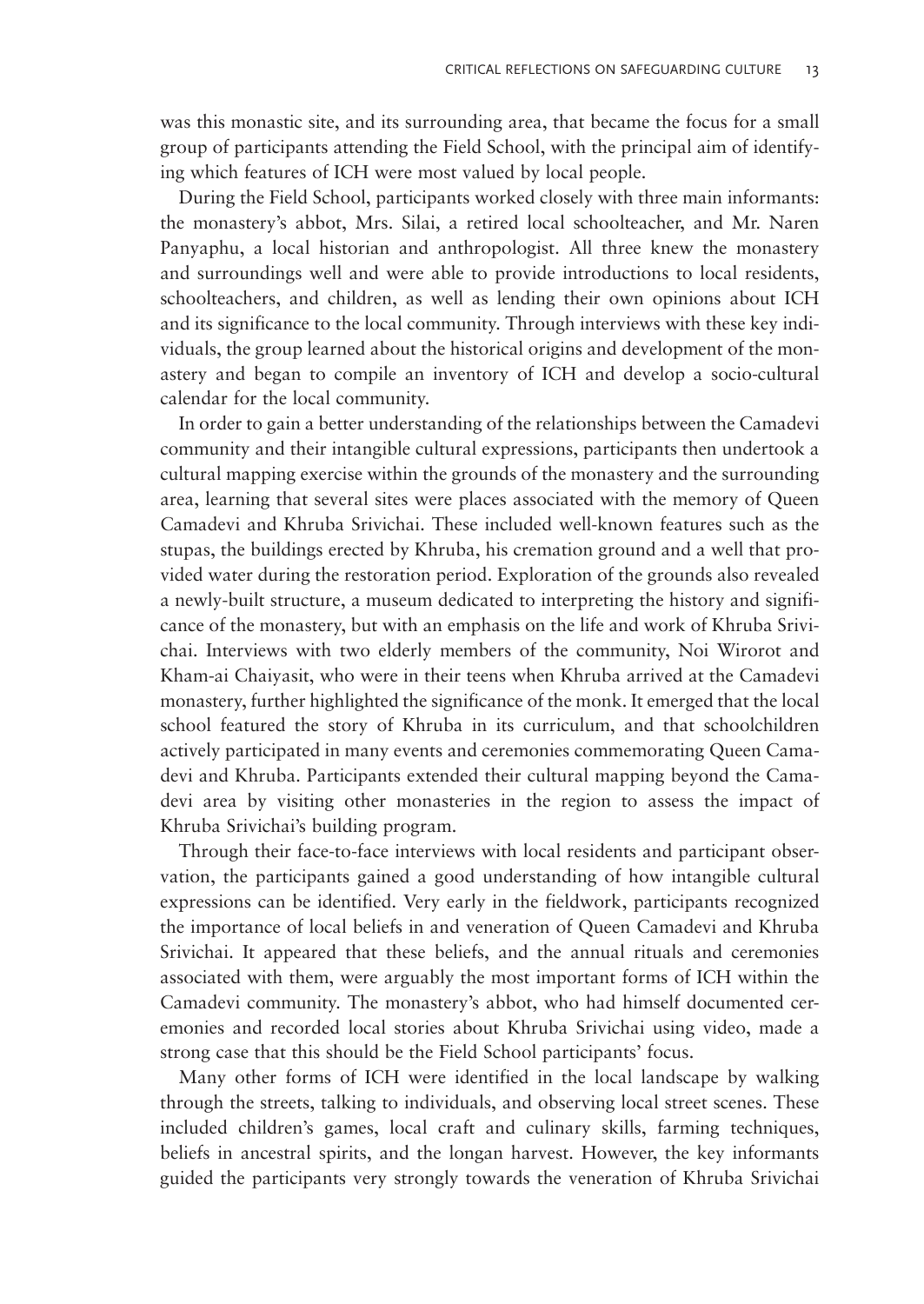as a living tradition; they were urged to consider how he is remembered by community members and his significance as a symbol of local identity.

The experience at Wat Camadevi offers yet another illustration of the challenges associated with the Convention's ambiguous definition of 'community,' inasmuch as most decisions about the ICH identification and safeguarding process were made by a small group of local cultural brokers, who were strongly influenced by the abbot of the Camadevi monastery. Is it necessary to facilitate more democratic and participatory decision-making processes for identifying and safeguarding ICH, or can community leaders speak for the community? While such deference may often be contextually appropriate (as in the case of Camadevi), there are attendant potential risks of deferring such decisions to local authority figures, including the neglect of women's viewpoints and other locally marginalized groups, such as migrants or ethnic minorities.

#### ICH documentation at Pratupa Monastery

Pratupa Monastery was built in 1758 by ethnic Yong from present-day Burma, who were forcibly resettled in Lamphun to repopulate the region after centuries of warfare between the Thai and Burmese kingdoms. One group of Yong settled with a highly respected monk, Kruba Lek, who became the first abbot of Pratupa Monastery. Settlers planted mango seeds from their former village and named the new village *Pratupa-muang* or Mango Forest.<sup>5</sup> Pratupa Monastery became wellknown to ethnic Yong peoples in Thailand and abroad through its popular website, [\(http://watpratupa.blogspot.com](http://watpratupa.blogspot.com)), which was created by Assistant Abbot Phra Patiphan Puriphanyo to document and circulate the distinctive culture and practices of the temple community. In addition to this blog, the Assistant Abbot maintains a Facebook page featuring documentation of local history and cultural events.<sup>6</sup> The shifting terrain of local ICH documentation practices has made Pratupa Monastery a rich and complex site for students to engage with the challenges of documenting ICH in the digital age.

Between 2009 and 2011, Field School participants used digital photography, video and audio recordings, and field notes to document a range of intangible cultural practices and to critically evaluate documentation methodologies and techniques for ICH. During the first Field School, participants documented community-wide preparation for the Salak Yom festival, in which bundles of offerings and tree-like structures as tall as 17 meters are constructed and lavishly decorated with handicrafts, money, and food, and offered to the monks in the form of a lottery. The Salak Yom ritual is a significant Buddhist merit-making activity for the families and communities who work together to prepare the offerings and to improve their karma. Participants learned that in the past, the Salak Yom offerings were donated to the temple by young, unmarried women, to make merit for their families and announce their marriageability. The Salak trees took many years to prepare, and represented not only the skills and wealth of the female donor but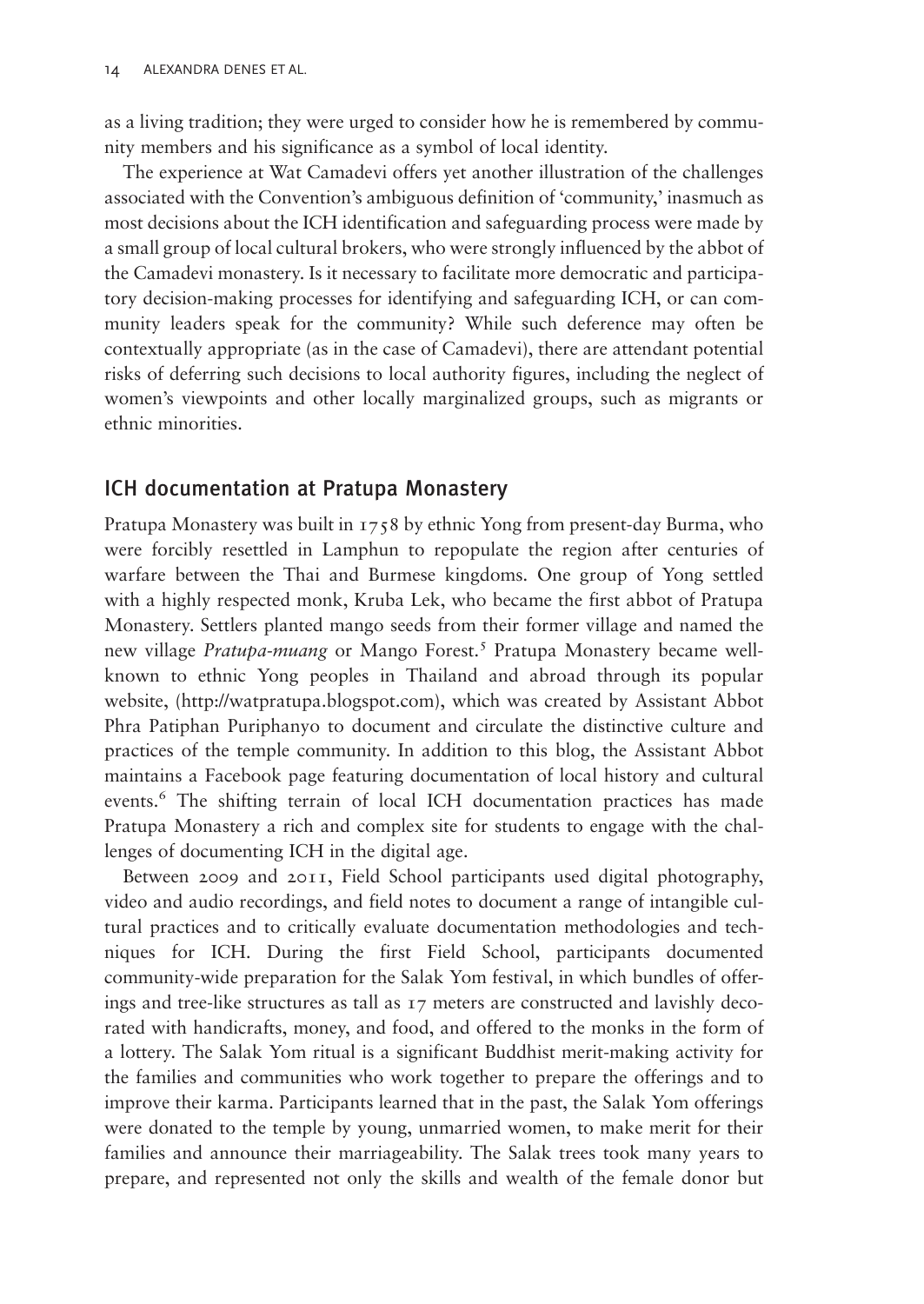also her family, friends, visitors from other villages, as well as potential suitors, who would contribute money, goods, and labor. During the 1960s, it became prohibitively expensive for young women and their families to donate the Salak Yom trees, and the tradition began to fade. Fearing its demise, community leaders in Lamphun, including the abbot of Pratupa Monastery, collaborated to revive the Salak Yom tradition in the early 2000s. Rather than asking young women and their families to donate the trees, however, the local monasteries, together with the Lamphun Provincial Administration, offered support to communities to create the offerings. They also arranged to host the festival at a different monastery each year, and organized competitions for the best Salak trees. In 2009, participants documented older members of the Pratupa community, gathered under the supervision of the abbot and assistant abbot of Pratupa Monastery, as they created the elaborate handicrafts used to decorate the towering Salak Yom. The culminating Salak festival was held at Wat Phra That Hariphunchai, where participants and the public alike watched as the offerings were won by monks from the region and claimed from the community members who had created them. The festival was documented locally and featured prominently (<http://watpratupa.blogspot.com>).

Participants continued to learn about local digital media strategies in the second Field School in 2010, working with the assistant abbot and the Pratupa community to explore issues related to the safeguarding of one element of the Salak Yom, the Kap Kalong. This poetic narrative retells the history of the ethnic Yong migration from Burma, and details the contributions of individuals and families to the construction of the Salak offering. The Kap Kalong was composed by an individual of great lyrical talent and fluency in the Lanna language, and transcribed by the composer in Lanna script. It would be performed by members of the contributing family or community at the Salak Yom before presenting the Salak to the monk who had won it in the festival lottery. It was learned, however, that a rapid language shift from Lanna literacy and fluency to the Central Thai dialect, which stems from the Bangkok area, was undermining the continuity of the Kap Kalong and ethnic Yong identity. Participants saw that documentation of the Kap Kalong script and recordings of contemporary performance were being circulated ([http://watpratupa](http://watpratupa.blogspot.com) [.blogspot.com](http://watpratupa.blogspot.com)), raising awareness of the challenge of maintaining Yong traditions in the face of language shifts and diminishment.

After the assistant abbot, local elders, and youth identified Lanna language literacy as a safeguarding priority, the 2011 Field School group collaborated with the assistant abbot and members of the Pratupa community to produce a six-minute documentary video entitled *Because We Are Yong*, which could be used to promote awareness of the need to revitalize the Yong language. This video was also quickly made available on the community's Facebook page.

In the process of producing this film, Field School participants working at Pratupa Monastery had the opportunity to learn not only about the potential of audio-visual documentation for safeguarding, but also about its many problems and limitations. In the Operational Directives, the use of digital technologies and new media in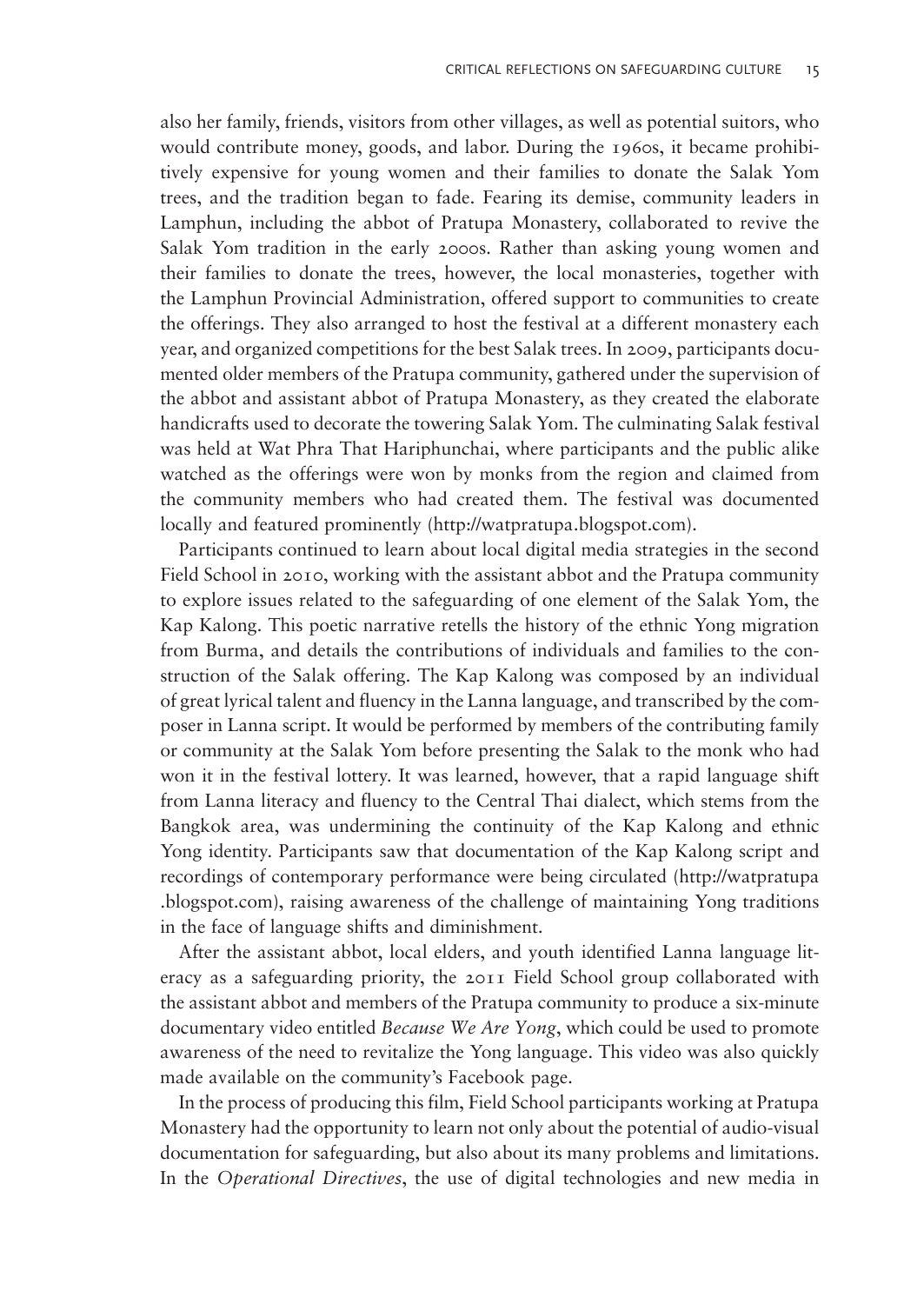documenting and promoting ICH is recognized as being a highly effective means for raising awareness of its importance [\(UNESCO, 2012](#page-18-0): paragraphs 110–112). Moreover, it is noted that such technologies can help to foster a sharing of information about particular ICH expressions within cultural communities ([UNESCO, 2012](#page-18-0): paragraph 114). While the Field School participants were inspired by the assistant abbot's innovative approach to documentation and community mobilization, the experience of producing the film made them acutely aware of the fact that documentation is a process that is heavilydependent on the selection of audio and/or visual representations of a community's living heritage, as well as the subsequent interpretation that is needed to create a 'final product,' whether it is a documentary film or archive. Here, again, the issue of cultural representation arose: who was most involved in the decision-making and selection process, and how could the widest possible participation of community members be facilitated?

Another important lesson from the audio-visual documentation exercise was the imposing task of cataloging and archiving their abundant digital documentation, as well as anticipating how the ICH documentation might be mobilized for transmission in the future. These experiences of the potential excesses of audio-visual documentation drew attention to the challenges of managing audio-visual resources effectively, both at the institutional and community level. Finally, participants also encountered the issue of the digital divide, as it was found that a large number of elder community members lacked access to the internet and would only be able to access the documentary film by visiting the temple and watching it on the abbot's DVD player. As such, participants questioned the value of high-tech documentation formats if they could not be used by older generations of culture bearers.

#### Promoting and transmitting ICH at Ton Kaew Monastery

Wat Ton Kaew is a monastery complex in Wieng Yong Village, a vibrant Yong community near the center of Lamphun. Like the ethnic Yong of Pratupa and Luk Village, the Yong of Ton Kaew migrated to Lamphun from present-day Myanmar during the reign of King Kawila in the early 19th century, bringing with them distinctive cultural traditions, beliefs and ways of life. However, unlike Pratupa and Luk Village, which are further from the city center, Ton Kaew Monastery is located near the heart of the city, and thus has been more directly affected by socio-economic development and cultural change. As was explained by senior residents, over the last few decades, the number of young people leaving Wieng Yong Village in pursuit of better employment opportunities in Chiang Mai and Bangkok has increased significantly. This has contributed to the concern that distinct Yong ways of life, including language, traditions and other cultural expressions are significantly endangered.

Responding to this sense of cultural loss, the Ton Kaew Monastery has played an important role in revitalizing Yong culture and identity. A leading figure in this local effort to maintain Yong culture is the abbot of Ton Kaew Monastery, Phra Khru Paisan Thirakun. Since becoming abbot in 1987, Phra Khru Paisan Thirakun has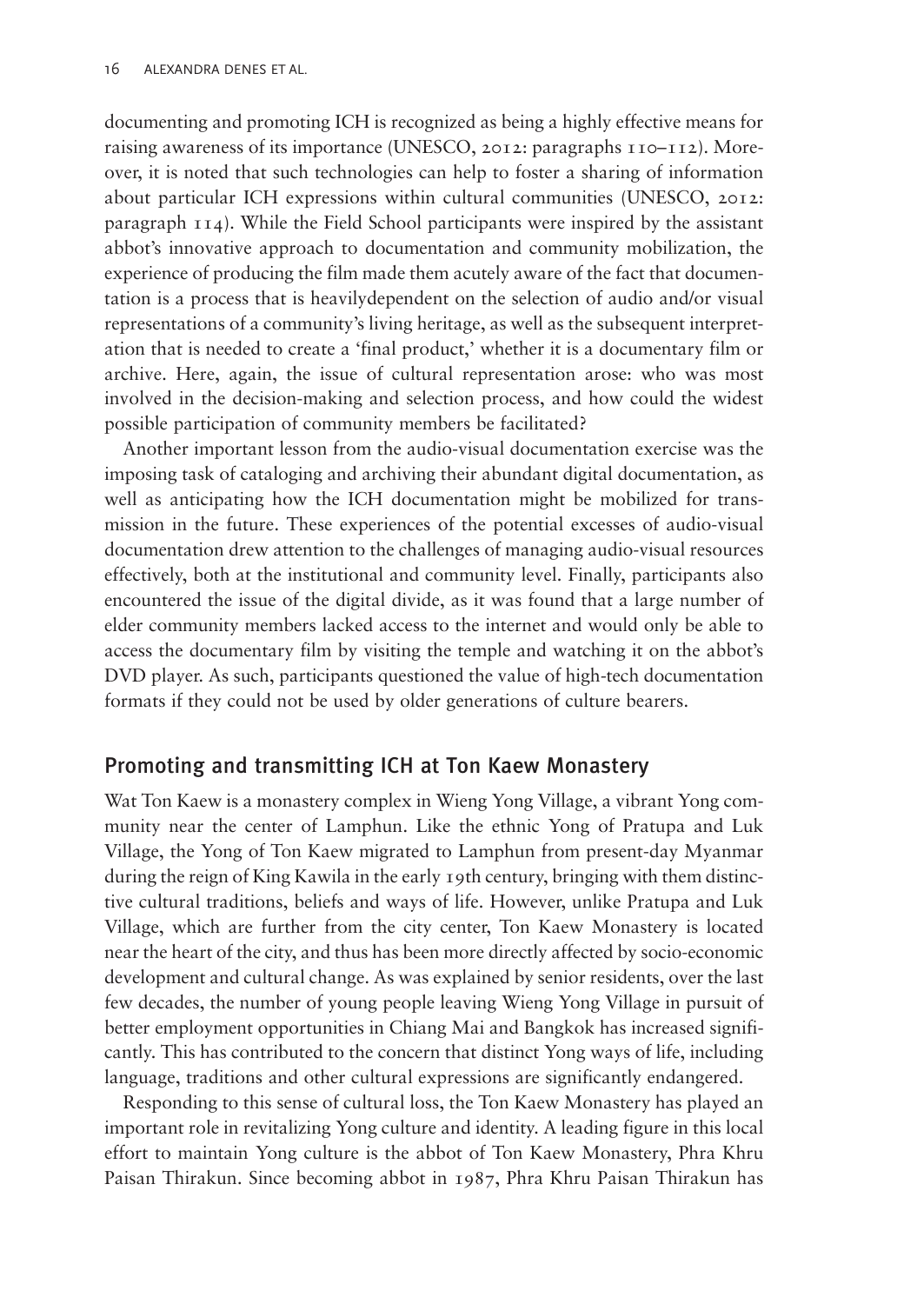fostered his commitment to serving as a religious and cultural center of Lamphun and the Wieng Yong community. One significant ICH expression that the abbot sought to safeguard was the living tradition of Yong weaving. As the abbot explained, ethnic Yong women brought weaving skills and patterns with them from their homeland in Burma. Upon settling in Lamphun, they acquired new skills and textile design motifs from the northern Lanna court, with its capital city in Chiang Mai. Later, in the 1950s and 1960s, several textile workshops were established in Lamphun, employing weavers of the Wieng Yong community. Senior women who had worked in these textile workshops told Field School participants about their fond memories from this period, which included not only work, but also the organization of beauty competitions. These small-scale textile workshops were gradually replaced by larger textile factories in Lamphun, and the weavers of Wieng Yong returned to their households.

With the aim of preserving the skills of this group of senior Yong weavers and providing them with a modest income, in 1998, the abbot established the Wat Ton Kaew Weaving Association. In 2008, the abbot used temple donation funds to construct a textile museum on the grounds of the monastery. Built in the architectural style of a traditional Yong house, the museum features the Weaving Association's looms on the first floor and a collection of traditional textiles on the second floor. It is the abbot's hope that the textile museum will serve as a space for the promotion and transmission of this living tradition to younger generations.

Since 2009, Field School participants have worked with the Ton Kaew Monastery to identify and develop safeguarding plans that include methods of promoting and transmitting local ICH. The dynamic presence of the Weaving Association and its members, and the community's commitment to the safeguarding of Yong weaving, underscore its local significance. After several consultations, mapping and participatory inventory activities, each Field School group sought to understand how to effectively promote and support the transmission of this living tradition to younger generations.

Accordingly, a series of planning meetings with the Wieng Yong community were held. The main concern of the abbot, weavers, and other community members was that young people were not interested in weaving, as it was primarily sustained by elder women of the community. It was also felt that a career in weaving was not as lucrative as other professions. Moreover, the introduction of mass-produced clothing over the past decades threatened the vitality of Yong weaving, contributing to a diminishing demand for traditional Yong textiles. Whereas Yong textiles were once worn on a daily basis, today, the handmade textiles created by the Weaving Association are tailored into skirts that are worn only on special occasions.

From the very beginning, Field School participants discussed the importance of building links between the weavers and younger members of the community. Mapping activities highlighted the proximity of Ton Kaew monastery to the local primary school. Participants identified the partnership between the monastery and the school as a first step to how weaving could be promoted and transmitted to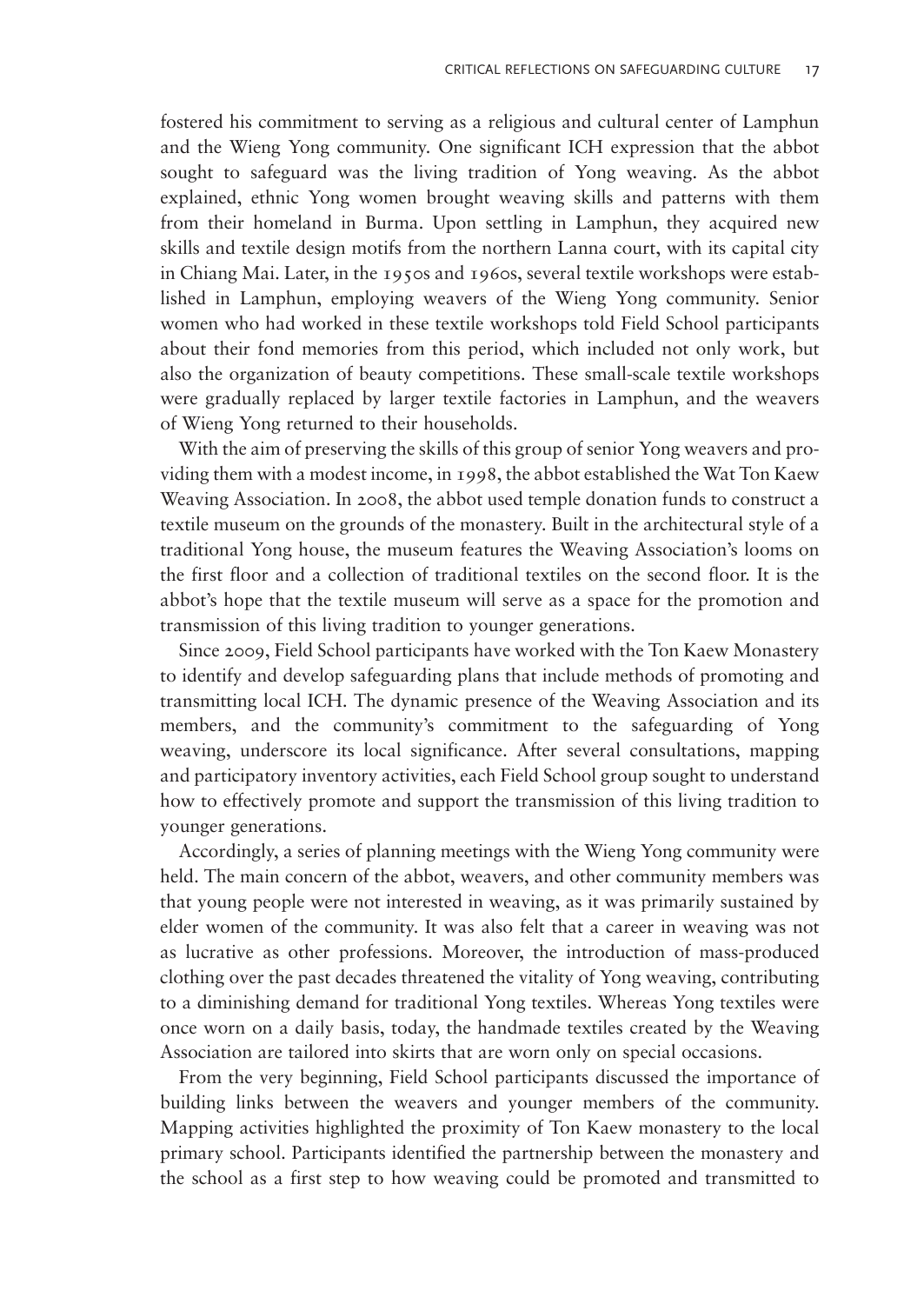the next generation. In their recommendations to the abbot and community leaders, it was suggest that Yong weaving be included in the local school curriculum, which could include the organization of weaving classes. This proposal was accepted, and since 2010, there have been regular weaving classes taking place each week at Ton Kaew monastery. Pupils visit the weaving workshop and develop hands-on skills in using the looms and learning about various patterns.

At Wat Ton Kaew, community members and participants both agreed that the first step in the transmission of the weaving tradition was for it to be taken up by younger, local residents. The introduction of weaving into the school curriculum and the development of closer bonds between the monastery and the pupils appeared to have the strong potential to contribute to the continuity of the weaving tradition. This promising outcome, which will hopefully continue, provided a unique learning opportunity for Field School participants as it constituted a successful—albeit possibly short-term—example of safeguarding ICH. It has shed light on what is, arguably, the most important aspect of keeping ICH alive: the active passage of its nuanced knowledge, skills, meanings, and significance to the next generation. Participants witnessed firsthand the enthusiasm of the pupils in learning these skills and the meanings behind them. These experiences have underscored the need for not only community participation in *effective* safeguarding initiatives, but the involvement of younger members. At the same time, by proposing local pupil involvement, participants were involved with longer-term thinking—that is, the development of long-lasting transmission and safeguarding schemes. Nonetheless, as discussed in the following section, the need for community participation—as well as long-term planning—in safeguarding approaches should be more strongly emphasized within the 2003 Convention and its Operational Directives.

# Lessons learned

After three Field School cycles, there are a variety of conclusions that can be drawn. While supporting and strengthening the living heritage of the four Lamphun communities was at the heart of the Field School project, it was also a training program for utilizing the 2003 Convention and its accompanying Operational Directives as guidelines for safeguarding efforts, particularly at the local level and in close collaboration with ICH practitioners. As the description of the case studies above have shown, however, the authors maintain that hands-on practical training on safeguarding cultural heritage need not—and indeed, must not—be divorced from critical and reflexive engagement with how heritage operates as a discourse, transforming cultural practices through processes of selection and representation. Throughout the Field School, participants were encouraged to consider how identification and classification as ICH impacts communities' understandings of their own living traditions, and to recognize that even when ICH safeguarding is genuinely participatory, it is still a selective process of 'metacultural production'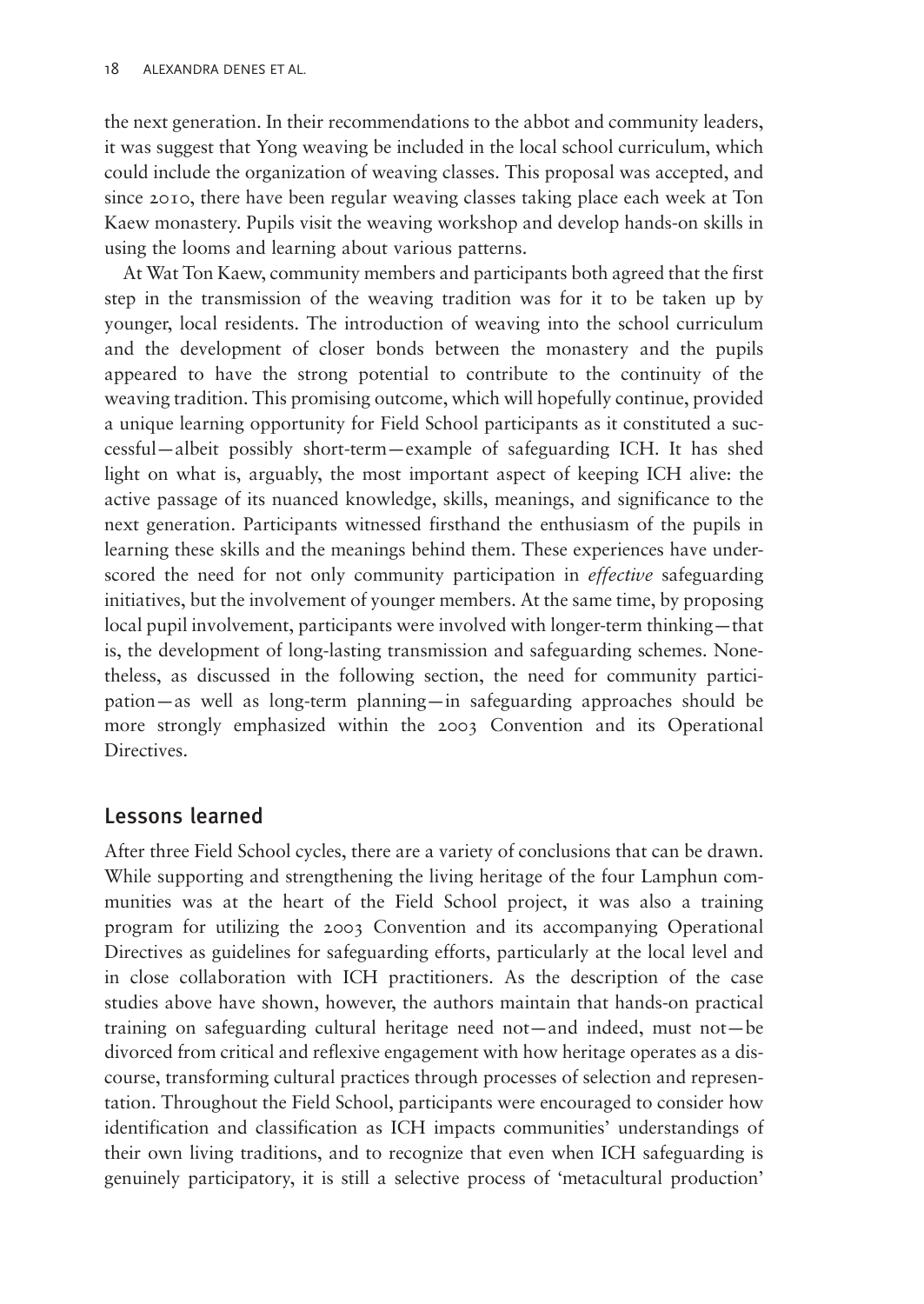[\(Kirshenblatt-Gimblett, 2004\)](#page-18-0), which generates new meanings and audiences for cultural practices.

Indeed, this points to another significant lesson from the Field School, having to do with the translation of international heritage concepts. The newness of the ICH discourse presented a challenge to participants and communities, as there is yet no stable term in Thai which reflects the meanings and processes that are associated with the English phrase.<sup>7</sup> As such, the Thai-speaking resource persons and participants had to approximate and draw on a range of Thai terms—both formal and informal—to describe both the content and safeguarding process to communities. Indeed, in this process of seeking the appropriate local terms to describe 'safeguarding ICH,' Field School participants discovered that there was an already existing, albeit fluid local vocabulary about cultural heritage and the articulation of concern about its transmission in the context of rapid socio-cultural and environmental change.

Nevertheless, it is also worth questioning the level of influence the ICH concept may have during identification efforts, especially on behalf of a group of international museum and heritage professionals. More specifically, were participants imposing the UNESCO conceptualization of ICH, or was community input more or less achieved? Was it an imposition to define each of the identified elements as forms of ICH since this is not a concept that holds much currency at the local level in Lamphun? What sorts of living traditions, practices, and expressions may have been identified if the ICH concept, and its associated categories, were not used as reference points?

Turning now to more specific lessons from the sites, with respect to the task of identifying ICH, which was examined in this paper at the Luk village and Camadevi Monastery fieldwork sites, one main lesson concerns the difficulty in identifying and, thereby, delineating particular ICH expressions or 'elements' [\(UNESCO,](#page-18-0) [2003](#page-18-0)) from their broader social and environmental milieu. Indeed, the fieldwork process underscored that one of the dangers of the classificatory approach to identifying ICH by 'domains' is that it encourages a selection and description of it according to the prescribed categories.<sup>8</sup> However, in reality, as [UNESCO \(2009\)](#page-18-0) has also acknowledged, most forms of ICH encompass more than one domain. In the case of the Seup Chata ritual of Luk village, for instance, four out of five domains are represented: oral traditions (Buddhist chanting) and language (Yong), knowledge of the universe (spirit beliefs and cosmological principles), and traditional craftsmanship (see [UNESCO, 2003](#page-18-0)). Moreover, the identification exercise highlighted the impossibility of separating the intangible from the tangible. As the community mapping revealed at both Luk village and Camadevi Monastery, ICH is expressed in specific places and made tangible through material objects and structures. As such, efforts to identify, and ultimately safeguard intangible cultural practices and expressions, must overcome this false divide. Taken together, these case studies have served to demonstrate the need for a more holistic understanding of ICH during all steps of a safeguarding initiative, as well as for stressing, within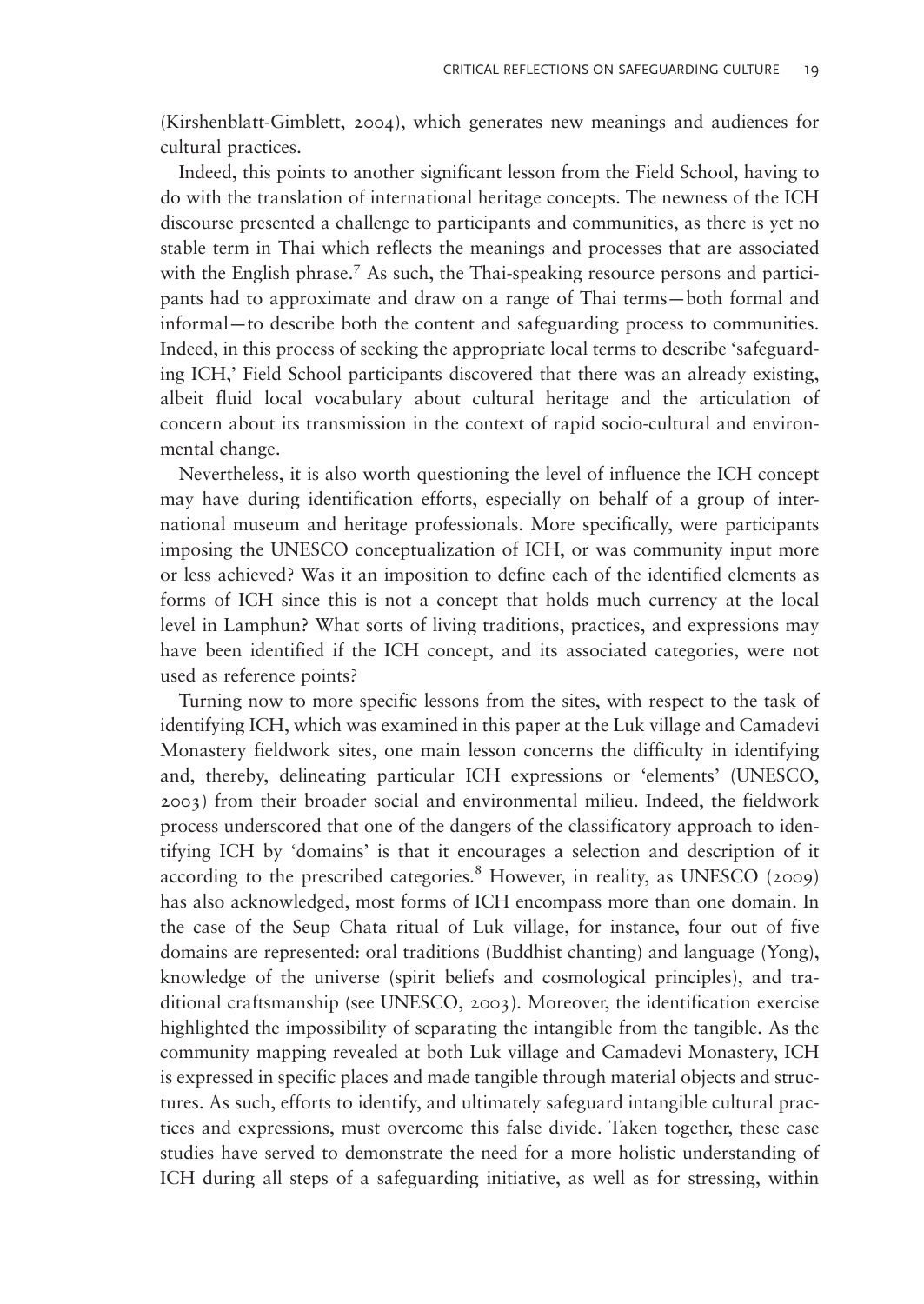the UNESCO-ICH discourse, that ICH, as stated by [Kurin \(2007](#page-18-0):12), is not 'something that can easily be isolated from a larger constellation of lifestyles, nor de-articulated from a broader world of ecological, economic, political and geographic interactions'.

Another valuable lesson that emerged relates to the potential to overlook certain ICH expressions during the identification process. Although the Field School emphasized that participation and guidance by the community is highly important, key or dominant informants may take a very influential role and lead participants to a particular conclusion about which element of ICH is most significant to the community. This was certainly the case at Camadevi Monastery, where 'the community' was self-defined and limited by association with the monastery. As a result, many other forms of ICH that exist locally may have been neglected or given too little emphasis.

Participants faced similar challenges in negotiating community consensus with respect to documenting ICH at Wat Pratupa, particularly in terms of what to document and how it should be made accessible. While some participants and community members questioned how websites and digital archives could contribute to the transmission of local practices, others, such as the assistant abbot of Pratupa Monastery, emphasized the importance of this technology for promoting the recognition of local culture by wider audiences. He stated:

A sense of ownership keeps growing, which may lead to two different strategies: increased security measures, or increased studies and revitalization. The decision depends on the conservators and the community. Just keep this fact in mind, 'If you swallow, it disappears; if you spit it out, it remains.' Let the knowledge spread within the community<sup>9</sup>

Here, an overarching lesson of the Field School is highlighted: recognizing the different perspectives of those who embody, practice, and change ICH, and facilitating open dialogue and debate about the most appropriate safeguarding measures among culture bearers can only help to mitigate possible problems and enhance the effectiveness of safeguarding efforts down the line.

This particular lesson serves to underscore the weak treatment that 'community participation' is given in the 2003 Convention, as mentioned earlier (see also [Blake, 2006\)](#page-17-0). In the most recent Operational Directives, States Parties remain only 'encouraged' to foster the community participation within a list of suggested promotional and safeguarding activities ([UNESCO, 2012](#page-18-0): paragraphs 79 & 80). This wording is weak considering that decision-making power with respect to ensuring 'the widest possible participation of communities, groups and, where appropriate, individuals' in safeguarding schemes rests at the national level, as opposed to the local level, where ICH lives (see [Blake, 2006](#page-17-0); Ruggles & Silverman, 2009 for a discussion on the power awarded to States Parties within the UNESCO-ICH framework).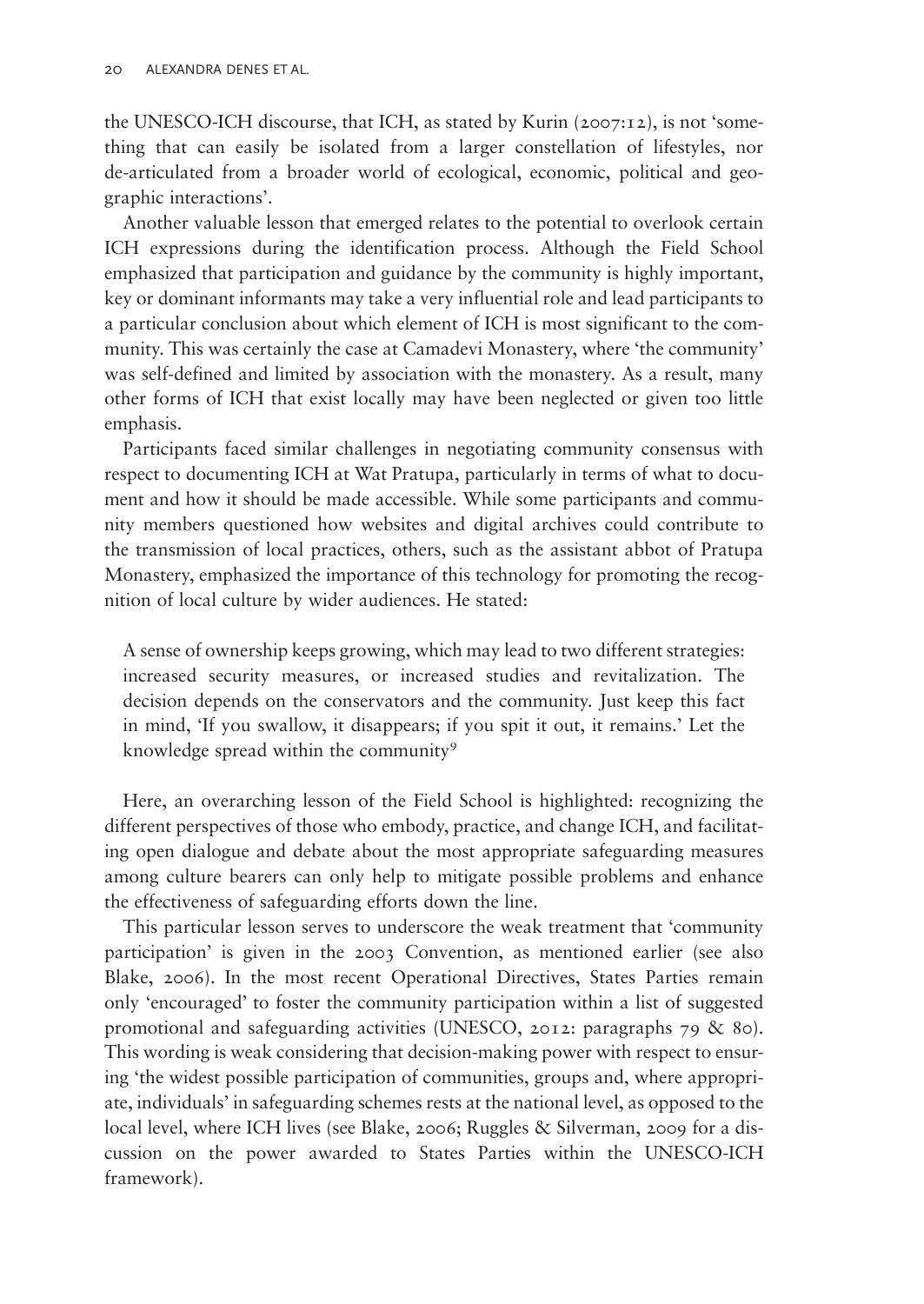<span id="page-17-0"></span>Furthermore, the fieldwork exercises that focused on promoting and transmitting ICH also brought forward important lessons concerning the nature of collaboration between the museum and heritage sector (in this case, represented by the participants) and local communities. Using the Ton Kaew Monastery example, if the tradition of Yong weaving is no longer as central to community life as it used to be, what role is the heritage sector playing in bringing the tradition to new levels of visibility? Looking forward, can ICH training programs, such as the one examined here, set aside the time and create the space for meta-discussions among participants and local communities about how heritage discourses transform the meaning and value of living cultural practices? These lessons and questions comprise a broader set of issues that often emerge through local-level, community-based heritage work. Issues such as cultural authenticity, ownership and representation surface—even over the course of two weeks—when closely collaborating with communities, groups, and individuals in the places and spaces they know best. Most significantly, this sort of critical thinking and experiential learning ought to be encouraged, especially with regard to training programs that focus on safeguarding ICH. The approach of the SAC Field School is one where participants develop the skills to engage with people through respectful and culturally sensitive ways. As [Kurin](#page-18-0) [\(2004](#page-18-0): 8) notes: 'Clearly, the skills needed by museum professionals to work with people and communities in this type of engagement are much more akin to community development than they are to materials conservation.' In essence, if museum and heritage professionals are to become more involved with identifying, documenting, promoting and transmitting ICH, then they will have to learn to learn from those who own it and breathe life into it, while steering clear of monolithic representations of 'community.'

### References

- Blake, J. 2006 Commentary on the UNESCO 2003 Convention on the Safeguarding of the Intangible Cultural Heritage. Institute of Art and Law, Leicester.
- Brown, M. 2003 Safeguarding the Intangible. Electronic document, [http://web.williams.edu/AnthSoc/native/](http://web.williams.edu/AnthSoc/native/Brown_SafeguardingIntangible2003.htm) [Brown\\_SafeguardingIntangible2003.htm](http://web.williams.edu/AnthSoc/native/Brown_SafeguardingIntangible2003.htm), accessed December 12, 2012.
- Clark, I., J. Sutherland, and G. Young 1995 Mapping Culture—A Guide for Cultural and Economic Development in Communities. AGPS, Canberra.
- Hafstein, V. 2009 Intangible Heritage as a List: From Masterpiece to Representation, in Intangible Heritage, edited by Laurajane Smith, and Natsuko Akagawa, pp. 142–175. Routledge, London.
- International Committee for Museums and Collections of Ethnography 2003 Cultural Traditions in Danger of Disappearing in Contemporary Society—A Challenge for Museums. Electronic document, [http://icme.icom.](http://icme.icom.museum/index.php?id=24) [museum/index.php?id=24](http://icme.icom.museum/index.php?id=24), accessed February 7, 2012.
- International Council of Museums 2002a Workshop on Museums and Intangible Heritage—Asia Pacific Approaches. Electronic document,<http://archives.icom.museum/shanghai.html>, accessed February 7, 2012.
- International Council of Museums 2002b Shanghai Charter. Electronic document, [http://archives.icom.museum/](http://archives.icom.museum/shanghai_charter.html) shanghai charter.html, accessed February 7, 2012.
- International Council of Museums 2004 Resolutions Adopted by ICOM's General Assembly. Electronic document, [http://icom.museum/resolutions/eres04.html,](http://icom.museum/resolutions/eres04.html) accessed February 7, 2012.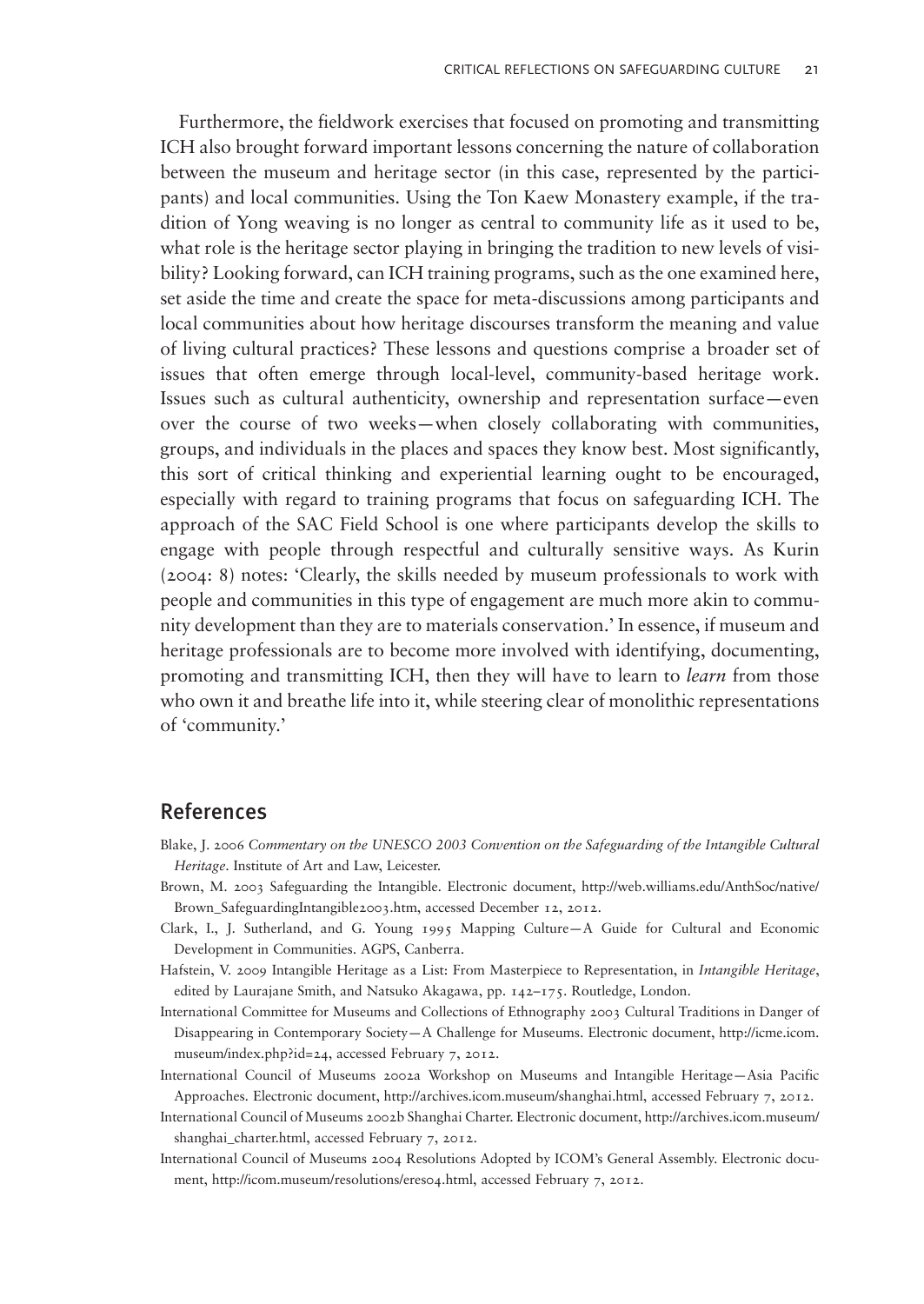<span id="page-18-0"></span>Kirshenblatt-Gimblett, B. 2004 Intangible Heritage as a Metacultural Production. Museum International 56:52–65.

Kurin, R. 2004 Museums and Intangible Heritage: Culture Dead or Alive? ICOM News 57(4):7–9.

- Kurin, R. 2007 Safeguarding Intangible Cultural Heritage: Key Factors in Implementing the 2003 Convention. International Journal of Intangible Heritage 1:10–20.
- La Frenierre, J. 2008 Mapping Heritage: A Participatory Technique for Identifying Tangible and Intangible Cultural Heritage. International Journal of the Inclusive Museum 1(1):97–103.
- Lee, O. Y. 2004 Preparing a Vessel to Contain Lost Life: Preservation and Successful Inheritance of Intangible Cultural Heritage. ICOM News 57(4):5-6.
- Matsuzono, M. 2004 Museums, Intangible Cultural Heritage and the Spirit of Humanity. ICOM News 57  $(4):13-14.$
- Nas, P. 2002 Masterpieces of Oral and Intangible Culture: Reflections on the UNESCO World Heritage List. Current Anthropology 43(1):139–148.
- Poole, P. 2003 Cultural Mapping and Indigenous Peoples—A Report for UNESCO. Electronic document. [http://unesdoc.unesco.org/images/0015/001590/159090e.pdf,](http://unesdoc.unesco.org/images/0015/001590/159090e.pdf) accessed December 12, 2012.
- Ruggles, D. F., and H. Silverman Eds. 2009 Intangible Heritage Embodied. Springer, New York.
- Sirindhorn Anthropology Centre 2009 Workshop Report 2009: Museums and Intangible Cultural Heritage. Princess Maha Chakri Sirindhorn Anthropology Centre, Bangkok.
- UNESCO 2003 The Convention for the Safeguarding of the Intangible Cultural Heritage. UNESCO, Paris.
- UNESCO 2009 Kit of the Convention for the Safeguarding of the Intangible Cultural Heritage. Electronic document,<http://www.unesco.org/culture/ich/?pg=00252>, accessed February 7, 2012.
- UNESCO 2012 Operational Directives. Electronic document. [http://www.unesco.org/culture/ich/index.php?](http://www.unesco.org/culture/ich/index.php?lg=en&pg=00026) [lg=en&pg=00026,](http://www.unesco.org/culture/ich/index.php?lg=en&pg=00026) accessed December 9, 2012.
- Vieregg, H., and A. Davis 2000 Museology and the Intangible Heritage. International Council of Museums Study Series 32. Museums-Pädagogisches Zentrum, Munich.
- Yim, D. 2004 Living Human Treasures and the Protection of Intangible Cultural Heritage: Experiences and Challenges. International Council of Museums News 57(4):10–12.

#### Notes

- 1 The ethnic Yong of Lamphun Province were formerly the inhabitants of Muang Yong, in the Shan State of Myanmar. During the early 19th century, around 10,000 Yong were forcibly resettled to Lamphun Province to repopulate Northern Thailand after a period of warfare between Burmese and Thai kingdoms. Today, many Yong continue to express a strong sense of their ethnic identity, which is maintained through the transmission of their language and distinctive cultural practices. The Yong dialect is part of the Tai-Kadai language family, and it is closely related to the Tai-Lue language.
- 2 Seup Chata is found elsewhere in Thailand, and there are many regional variations in terms of how the rite is performed, and the required material elements.
- 3 Examples include the ICOM Cross Cultural Task Force concurrent session on Museums and Intangible Heritage at the ICOM General

Conference, Vienna, Austria, 2007; Intangible Heritage Embodied, a conference organized by the Collaborative for Cultural Heritage and Museum Practices (CHAMP) at the University of Illinois at Urbana-Champaign, USA, 2007; Exploring Intangible Heritage, a postgraduate conference at the University of Ulster, Londonderry, Northern Ireland, 2008; Between Objects and Ideas: Re-thinking the Role of Intangible Heritage, the 4th Annual International Colloquium of the Ename Centre for Public Archaeology and Heritage Presentation, Ghent, Belgium, 2008; Sharing Cultures 2009: the 1st International Conference on Intangible Heritage, Azores, Portugal, 2009; and Sharing Cultures 2011: the 2nd International Conference on Intangible Heritage, Tomar, Portugal, 2011, among many others.

4 It is important to note that fieldwork conducted at Wat Camadevi began in the 2nd Field School, in